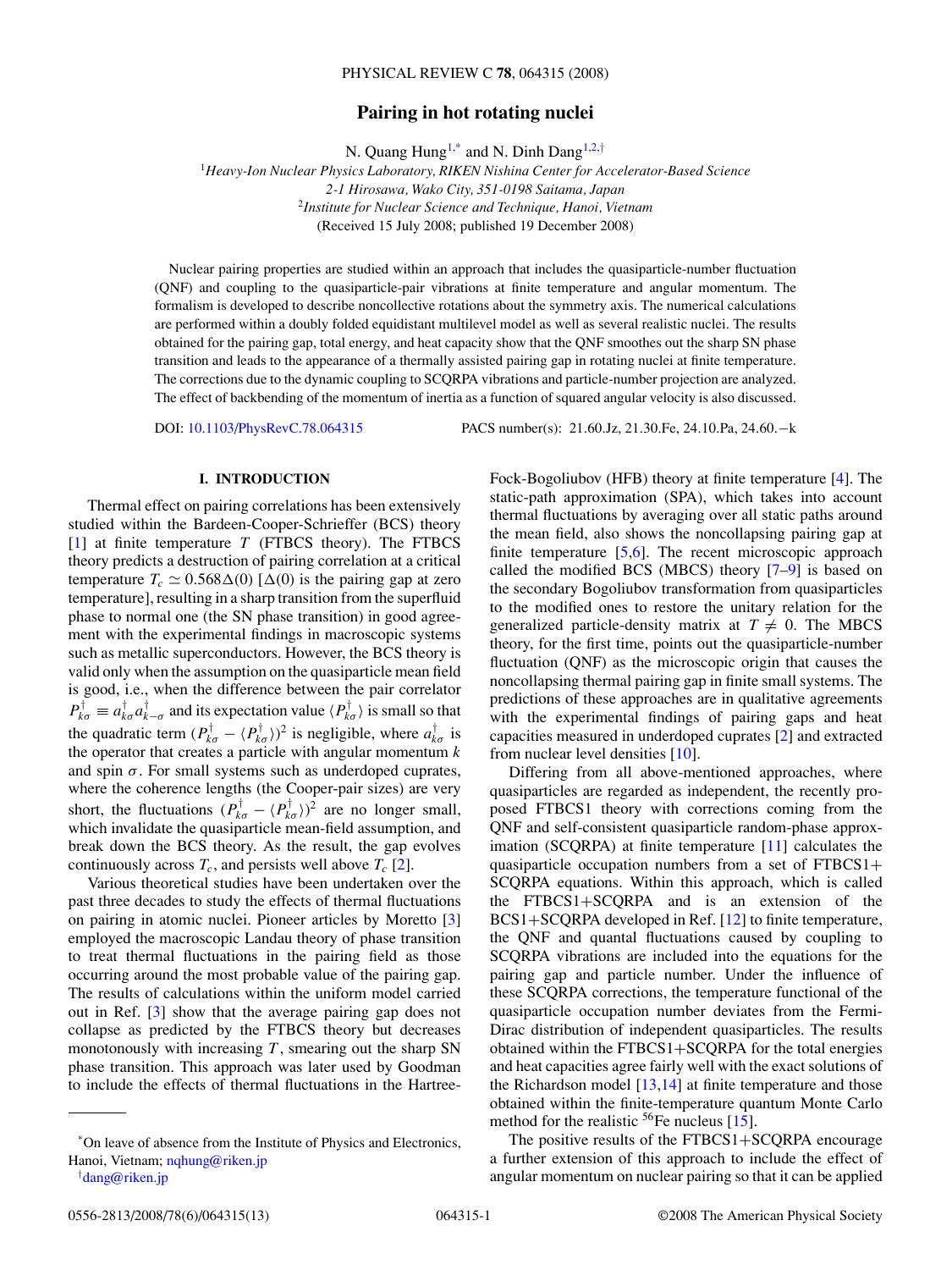<span id="page-1-0"></span>to study hot rotating nuclei. The rotational phase of the nucleus as a whole, such as that present in spherical nuclei or that about the axis of symmetry in deformed nuclei, is known to affect nuclear level densities. The relationship between this noncollective rotation and pairing correlations has been the subject of many theoretical studies. The effect of thermal pairing on the angular momentum at finite temperature was first examined by Kammuri in Ref. [\[16\]](#page-12-0), who included in the FTBCS equations the effect caused by the projection *M* of the total angular momentum operator on the *z* axis of the laboratory system (or nuclear symmetry axis in the case of deformed nuclei). It has been pointed out in Ref. [\[16\]](#page-12-0) that, at finite angular momentum, a system can turn into the superconducting phase at some intermediate excitation energy (temperature), whereas it remains in the normal phase at low and high excitation energies. This effect was later confirmed by Moretto in Refs. [\[17,18\]](#page-12-0) by applying the FTBCS at finite angular momentum to the uniform model. It has been shown in these articles that, apart from the region where the pairing gap decreases with increasing both temperature *T* and angular momentum *M* and vanishes at a given critical values  $T_c$  and  $M_c$ , there is a region of *M*, whose values are slightly higher than  $M_c$ , where the pairing gap reappears at  $T = T_1$ , increases with *T* at  $T > T_1$  to reach a maximum, and then decreases again to vanish at  $T \geq T_2$ . This effect is called anomalous pairing or thermally assisted pairing correlation. In the recent study of the projected gaps for even or odd number of particles in ultrasmall metallic grains in Ref. [\[19\]](#page-12-0) a similar reappearance of pairing correlation at finite temperature was also found, which is referred to as the re-entrance effect. Recently, this phenomenon was further studied in Refs.  $[20,21]$  by performing the calculations using the exact pairing eigenvalues embedded in the canonical ensemble at finite temperature and rotational frequency. The results of Refs. [\[20,21\]](#page-12-0) also show a manifestation of the re-entrance of pairing correlation at finite temperature. However, differing from the results of the FTBCS theory, the re-entrance effect shows up in such a way that the pairing gap reappears at a given  $T = T_1$  and remains finite at  $T > T_1$  due to the strong fluctuations of the order parameters.

The aim of the present study is to extend the FTBCS1 (FTBCS1+SCQRPA) theory of Ref. [\[11\]](#page-12-0) to finite angular momentum so that both the effects of angular momentum as well as QNF on nuclear pairing correlation can be studied simultaneously in a microscopic way. The formalism is applied to a doubly degenerate equidistant model with a constant pairing interaction *G* and some realistic nuclei, namely  $^{20}O$ ,  $2^{2}$ Ne, and  $4^{4}$ Ca.

The article is organized as follows. The FTBCS1+ SCQRPA theory is extended to include a specified projection *M* of the total angular momentum on the axis of quantization in Sec. II. The results of numerical calculations are discussed in Sec. [III.](#page-4-0) The last section summarizes the article, where conclusions are drawn.

#### **II. FORMALISM**

#### **A. Model Hamiltonian**

We consider a system of *N* particles interacting via a pairing force with the parameter *G* and rotating about the symmetry axis (noncollective rotation) at an angular velocity (rotational frequency)  $\gamma$  with a fixed projection *M* (or *K*) of the total angular momentum operator along this axis. For a spherically symmetric system, it is always possible to make the laboratory-frame *z* axis, taken as the axis of quantization, coincide with the body-fixed one, which is aligned within the quantum mechanical uncertainty with the direction of the total angular momentum, so the latter is completely determined by its *z*-axis projection *M* alone. As for deformed systems, where the symmetry axis is the principal (body-fixed) axis, this noncollective motion is known as the "single-particle" rotation, which takes place when the angular momenta of individual nucleons are aligned parallel to the symmetry axis, resulting in an axially symmetric oblate shape rotating about this axis. Such noncollective motion is also possible in high- $K$  isomers  $[22]$ , which have many single-particle orbitals near the Fermi surface with a large and approximately conserved projection *K* of individual nucleonic angular momenta along the symmetry axis. Therefore, without losing generality, further derivations are carried out below for the pairing Hamiltonian of a spherical system rotating about the *z* axis  $[16-18]$ , namely

$$
H = H_P - \lambda \hat{N} - \gamma \hat{M}, \qquad (1)
$$

where  $H_P$  is the well-known pairing Hamiltonian

$$
H_P = \sum_{k} \epsilon_k (N_k + N_{-k}) - G \sum_{k,k'} P_k^{\dagger} P_{k'},
$$
  

$$
N_{\pm k} = a_{\pm k}^{\dagger} a_{\pm k}, \quad P_k^{\dagger} = a_k^{\dagger} a_{-k}^{\dagger},
$$
 (2)

with  $a_{\pm k}^{\dagger}$  ( $a_{\pm k}$ ) denoting the operator that creates (annihilates) a particle with angular momentum *k*, spin projection  $\pm m_k$ , and energy  $\epsilon_k$ . For simplicity, the subscripts *k* are used to label the single-particle states  $|k, m_k\rangle$  in the deformed basis with the positive single-particle spin projections  $m_k$ , whereas the subscripts  $-k$  denote the time-reversal states  $|k, -m_k\rangle$  ( $m_k >$ 0). The particle number operator  $\hat{N}$  and angular momentum  $\hat{M}$  can be expressed in terms of a summation over the singleparticle levels:

$$
\hat{N} = \sum_{k} (N_k + N_{-k}), \quad \hat{M} = \sum_{k} m_k (N_k - N_{-k}), \quad (3)
$$

whereas the chemical potential *λ* and angular velocity *γ* are two Lagrangian multipliers to be determined. For deformed and axially symmetric systems, the *z*-projection *M* and spin projections  $m_k$  should be identified with the projection  $K$ along the body-fixed symmetry axis and spin projections  $\Omega_k$ , respectively, which are good quantum numbers [\[18\]](#page-12-0).

By using the Bogoliubov transformation from particle operators,  $a_k^{\dagger}$  and  $a_k$ , to quasiparticle ones,  $\alpha_k^{\dagger}$  and  $\alpha_k$ ,

$$
a_k^{\dagger} = u_k \alpha_k^{\dagger} + v_k \alpha_{-k}, \quad a_{-k} = u_k \alpha_{-k} - v_k \alpha_k^{\dagger}, \tag{4}
$$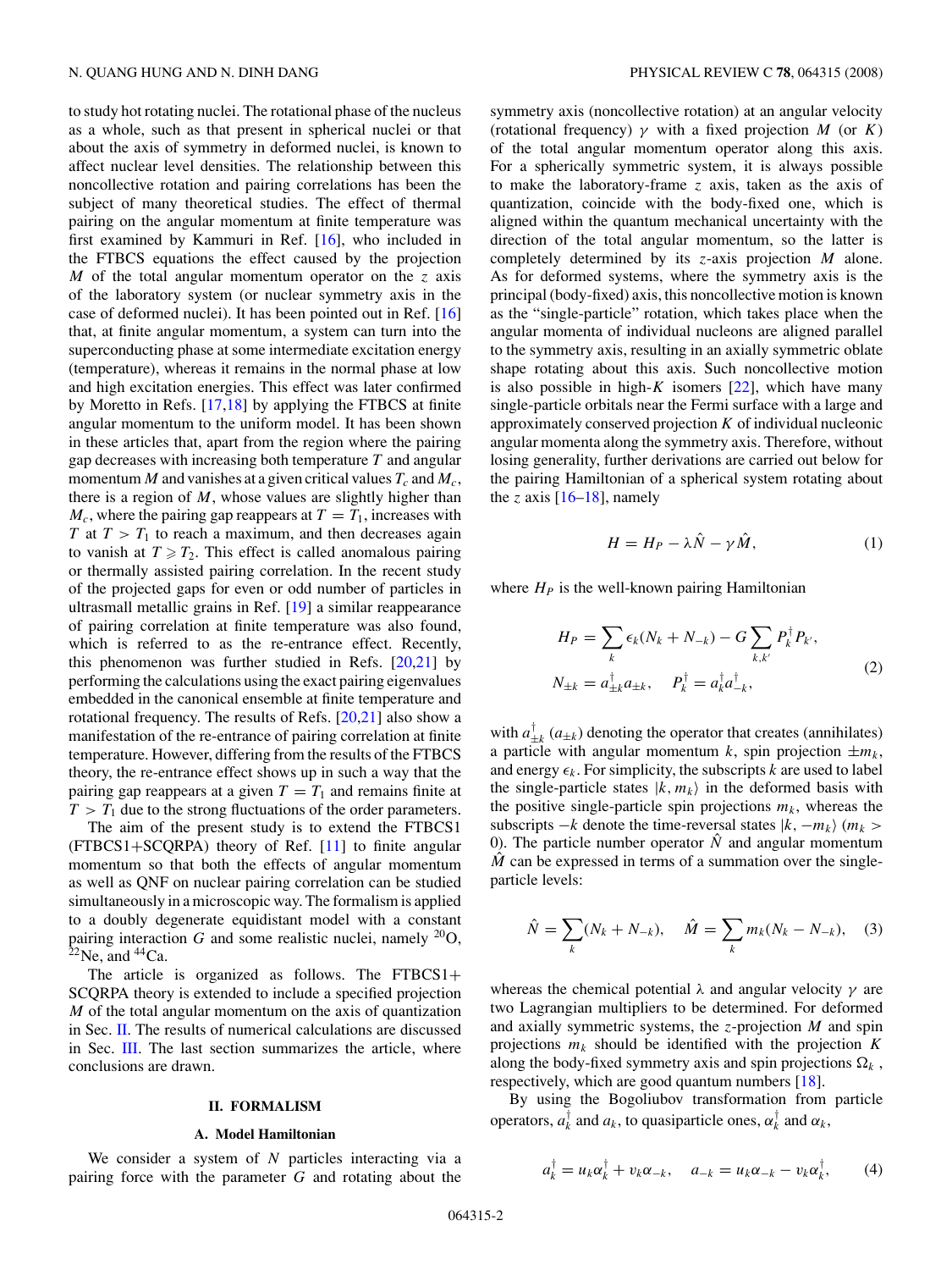<span id="page-2-0"></span>the Hamiltonian [\(1\)](#page-1-0) is transformed into the quasiparticle Hamiltonian as

$$
\mathcal{H} = a + \sum_{k} b_{k}^{+} \mathcal{N}_{k}^{+} + \sum_{-k} b_{k}^{-} \mathcal{N}_{k}^{-} + \sum_{k} c_{k} (\mathcal{A}_{k}^{\dagger} + \mathcal{A}_{k})
$$

$$
+ \sum_{kk'} d_{kk'} \mathcal{A}_{k}^{\dagger} \mathcal{A}_{k'} + \sum_{kk'} g_{k}(k') (\mathcal{A}_{k'}^{\dagger} \mathcal{N}_{k} + \mathcal{N}_{k} \mathcal{A}_{k'})
$$

$$
+ \sum_{kk'} h_{kk'} (\mathcal{A}_{k}^{\dagger} \mathcal{A}_{k'}^{\dagger} + \mathcal{A}_{k'} \mathcal{A}_{k}) + \sum_{kk'} q_{kk'} \mathcal{N}_{k} \mathcal{N}_{k'}, \quad (5)
$$

where  $\mathcal{N}_{k}^{+}$  and  $\mathcal{N}_{k}^{-}$  are the quasiparticle-number operators, whereas  $A_k^{\dagger}$  and  $A_k$  are the creation and destruction operators of a pair of time-conjugated quasiparticles, respectively:

$$
\mathcal{N}_k^+ = \alpha_k^{\dagger} \alpha_k, \quad \mathcal{N}_k^- = \alpha_{-k}^{\dagger} \alpha_{-k}, \quad \mathcal{N}_k = \mathcal{N}_k^+ + \mathcal{N}_k^-,\tag{6}
$$

$$
\mathcal{A}_k^{\dagger} = \alpha_k^{\dagger} \alpha_{-k}^{\dagger}, \quad \mathcal{A}_k = (\mathcal{A}_k^{\dagger})^{\dagger}.
$$
 (7)

They obey the following commutation relations

$$
[\mathcal{A}_k, \mathcal{A}_{k'}^\dagger] = \delta_{kk'} \mathcal{D}_k, \quad \text{where} \quad \mathcal{D}_k = 1 - \mathcal{N}_k, \qquad (8)
$$

$$
[\mathcal{N}_k^{\pm}, \mathcal{A}_{k'}^{\dagger}] = \delta_{kk'} \mathcal{A}_{k'}^{\dagger}, \quad [\mathcal{N}_k^{\pm}, \mathcal{A}_{k'}] = -\delta_{kk'} \mathcal{A}_{k'}.
$$
 (9)

The coefficients  $b_k^{\pm}$  in Eq. (5) are given as

$$
b_k^{\pm} \equiv b_k \mp \gamma m_k
$$
  
=  $(\epsilon_k - \lambda)(u_k^2 - v_k^2) + 2Gu_k v_k \sum_{k'} u_{k'} v_{k'} + G v_k^4 \mp \gamma m_k,$  (10)

whereas the expressions for the other coefficients  $a, b_k, c_k, d_{kk'}, g_k(k'), h_{kk'},$  and  $q_{kk'}$  in Eqs. (5) and (10) can be found, e.g., in Refs. [\[12,23,24\]](#page-12-0).

#### **B. Gap and number equations**

We use the exact commutation relations  $(8)$  and  $(9)$  and follow the same procedure introduced in Ref. [\[11\]](#page-12-0), which is based on the variational method

$$
\frac{\partial \langle \mathcal{H} \rangle}{\partial u_k} + \frac{\partial \langle \mathcal{H} \rangle}{\partial v_k} \frac{\partial v_k}{\partial u_k} \equiv \langle [\mathcal{H}, \mathcal{A}_k^+] \rangle = 0, \tag{11}
$$

to minimize the expectation value  $H$  of the pairing Hamiltonian (5) in the grand canonical ensemble,

$$
\langle \hat{\mathcal{O}} \rangle \equiv \frac{\text{Tr}[\hat{\mathcal{O}}e^{-\beta \mathcal{H}}]}{\text{Tr}e^{-\beta \mathcal{H}}},\tag{12}
$$

with  $\langle \hat{O} \rangle$  denoting the ensemble or thermal average of the operator  $\hat{\mathcal{O}}$ . The following gap equation is obtained, which formally looks like the one derived in Refs.  $[11,12]$ , namely

$$
\Delta_k = \frac{G}{\langle \mathcal{D}_k \rangle} \sum_{k'} \langle \mathcal{D}_k \mathcal{D}_{k'} \rangle u_{k'} v_{k'}.
$$
 (13)

Here

$$
u_k^2 = \frac{1}{2} \left( 1 + \frac{\epsilon_k' - G v_k^2 - \lambda}{E_k} \right),
$$
  

$$
v_k^2 = \frac{1}{2} \left( 1 - \frac{\epsilon_k' - G v_k^2 - \lambda}{E_k} \right),
$$
 (14)

with the quasiparticle energies *Ek* defined as

$$
E_k = \sqrt{\left(\epsilon_k' - G v_k^2 - \lambda\right)^2 + \Delta_k^2},\tag{15}
$$

where  $\epsilon'_{k}$  are the renormalized single-particle energies:

$$
\epsilon'_{k} = \epsilon_{k} + \frac{G}{\langle \mathcal{D}_{k} \rangle} \sum_{k'} \left( u_{k'}^{2} - v_{k'}^{2} \right) \left( \langle \mathcal{A}_{k}^{\dagger} \mathcal{A}_{k' \neq k}^{\dagger} \rangle + \langle \mathcal{A}_{k}^{\dagger} \mathcal{A}_{k'} \rangle \right). \quad (16)
$$

Notice that the diagonal elements  $\langle A_k^{\dagger} A_k^{\dagger} \rangle$  are excluded from all calculations because of the Pauli principle. The Bogoliubov's coefficients,  $u_k$  and  $v_k$ , in Eq. (14), as well as the quasiparticle energy  $E_k$  in Eq. (15), contain the self-energy correction  $-Gv_k^2$ . It describes the change of the single-particle energy  $\epsilon_k$  as a function of the particle number starting from the constant Hartree-Fock single-particle energy as determined for a doubly closed shell nucleus. This self-energy correction is usually discarded in many nuclear structure calculations, where experimental values or those obtained within a phenomenological potential such as the Woods-Saxon one are used for single-particle energies, on the grounds that such self-energy correction is already taken care of in the experimental or phenomenological singleparticle spectra. As all calculations in the present article use the constant single-particle levels, determined at  $T = 0$ , within the schematic doubly folded multilevel equidistant model and within the Woods-Saxon potentials, we also choose to neglect, for simplicity, the self-energy correction  $-Gv_k^2$  from the right-hand sides of Eqs.  $(14)$  and  $(15)$  in the numerical calculations.

The expectation values  $\langle A_k^{\dagger} A_{k'}^{\dagger} \rangle$  and  $\langle A_k^{\dagger} A_{k'} \rangle$  in Eq. (16) are called the screening factors. They are calculated by coupling to the SCQRPA vibrations in the next section. The quasiparticlenumber fluctuation (QNF) is included into the gap equation following the exact treatment:

 $\langle \mathcal{D}_k \mathcal{D}_{k'} \rangle = \langle \mathcal{D}_k \rangle \langle \mathcal{D}_{k'} \rangle + \delta \mathcal{N}_{kk'},$ 

with

$$
\delta \mathcal{N}_{kk'} = \langle \mathcal{N}_k \mathcal{N}_{k'} \rangle - \langle \mathcal{N}_k \rangle \langle \mathcal{N}_{k'} \rangle. \tag{17}
$$

The term  $\delta N_{kk'}$  can be evaluated by using the mean-field contraction as

$$
\delta \mathcal{N}_{kk'} \simeq \delta \mathcal{N}_k^2 \delta_{kk'}, \tag{18}
$$

with

$$
\delta \mathcal{N}_k^2 = (\delta \mathcal{N}_k^+)^2 + (\delta \mathcal{N}_k^-)^2, \quad (\delta \mathcal{N}_k^\pm)^2 \equiv n_k^\pm (1 - n_k^\pm), \quad (19)
$$

being the QNF for the nonzero angular momentum. The quasiparticle occupation numbers  $n_k^{\pm}$  are defined as

$$
n_k^{\pm} = \langle \mathcal{N}_k^{\pm} \rangle. \tag{20}
$$

From here, one can rewrite the gap equation  $(13)$  as a sum of a level-independent part,  $\Delta$ , and a level-dependent part,  $\delta \Delta_k$ , namely

$$
\Delta_k = \Delta + \delta \Delta_k, \tag{21}
$$

where

$$
\Delta = G \sum_{k'} u_{k'} v_{k'} \langle \mathcal{D}_{k'} \rangle, \quad \delta \Delta_k = G \frac{\delta \mathcal{N}_k^2}{\langle \mathcal{D}_k \rangle} u_k v_k, \quad (22)
$$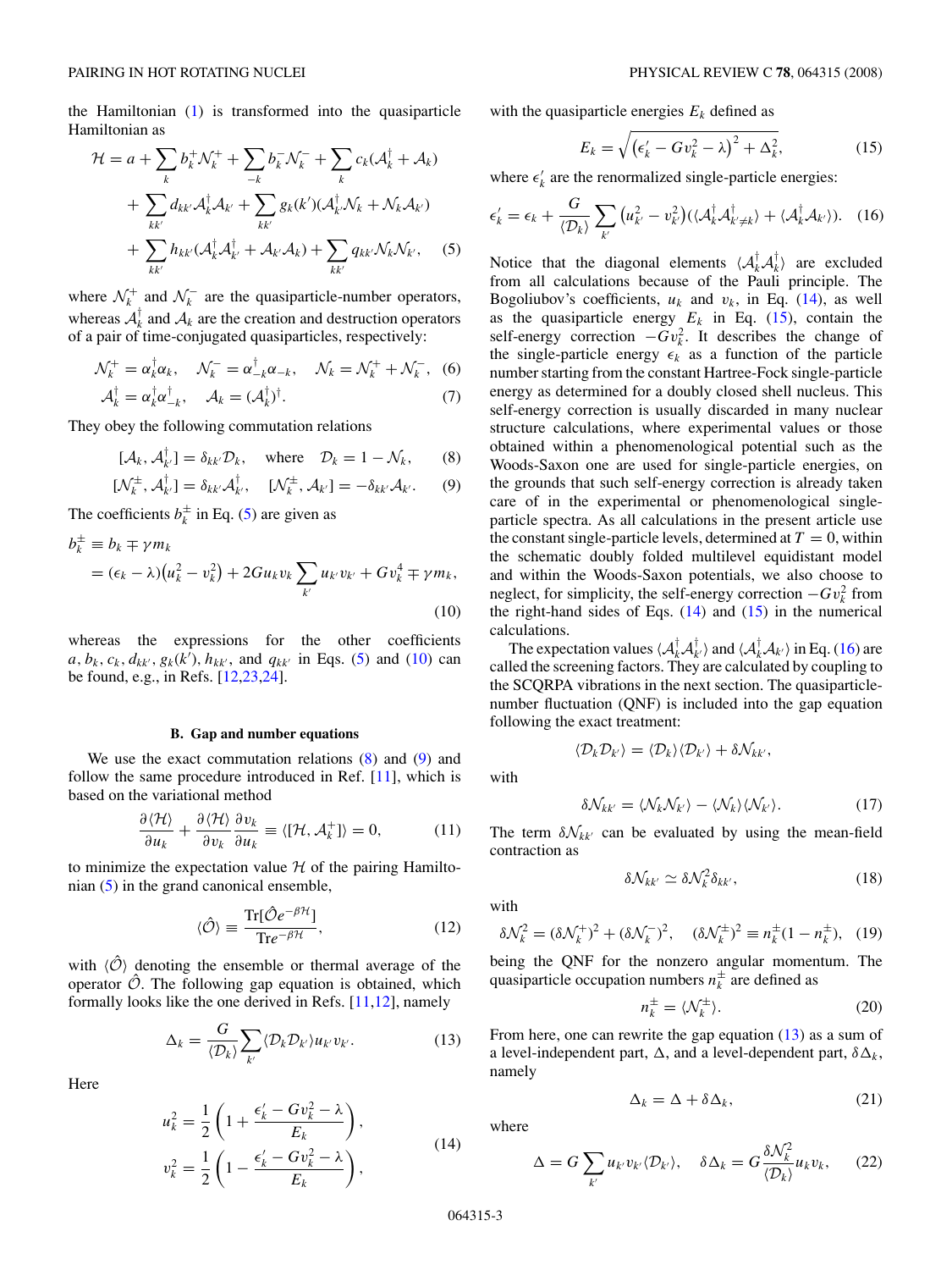<span id="page-3-0"></span>with

$$
\langle \mathcal{D}_k \rangle = 1 - n_k^+ - n_k^-.
$$
 (23)

Within the quasiparticle mean field, the quasiparticles are independent, therefore the quasiparticle-occupation numbers [\(20\)](#page-2-0) can be approximated by the Fermi-Dirac distribution of noninteracting fermions in the following form

$$
n_k^{\pm} = \frac{1}{\exp[\beta(E_k \mp \gamma m_k)] + 1}.
$$
 (24)

The equations for particle number and total angular momentum are found by taking the average of the quasiparticle representation of Eq.  $(3)$  in the grand canonical ensemble  $(12)$ . As the result we obtain

$$
N \equiv \langle \hat{N} \rangle = 2 \sum_{k} \left[ v_k^2 \langle \mathcal{D}_k \rangle + \frac{1}{2} (1 - \langle \mathcal{D}_k \rangle) \right], \quad (25)
$$

$$
M \equiv \langle \hat{M} \rangle = \sum_{k} m_k (n_k^+ - n_k^-). \tag{26}
$$

We call the set of equations  $(21)$ ,  $(25)$ , and  $(26)$  as the FTBCS1 equations at finite angular momentum. By neglecting the QNF [\(19\)](#page-2-0), as well as the screening factors  $\langle A_k^{\dagger} A_{k'}^{\dagger} \rangle$  and  $\langle A_k^{\dagger} A_{k'} \rangle$ , i.e., setting  $\epsilon'_k = \epsilon_k$  in Eq. [\(16\)](#page-2-0), one recovers from Eqs. [\(21\)](#page-2-0), (25), and (26) the well-known FTBCS equations at finite angular momentum presented in Refs. [\[16,18\]](#page-12-0).

## **C. Coupling to the SCQRPA vibrations**

### *1. SCQRPA equations and screening factors*

The derivation of the SCQRPA equations at finite temperature and angular momentum is carried out in the same way as that for  $T = 0$  and is formally identical to Eqs. (46), (56), and (57) of Ref. [\[12\]](#page-12-0). The only difference is the expressions for the screening factors  $\langle A_k^+ A_k^+ \rangle$  and  $\langle A_k^+ A_{k'} \rangle$  at the right-hand side of Eq.  $(16)$ , which are now the functions of not only the SCQRPA amplitudes but also of the expectation values  $\langle Q^+_\mu Q_{\mu'} \rangle$  and  $\langle Q^+_\mu Q^+_{\mu'} \rangle$  of the SCQRPA operators. As the details of the derivation are given in Ref. [\[11\]](#page-12-0), only final expressions are quoted below. The screening factors are given as

$$
x_{kk'} \equiv \langle \bar{\mathcal{A}}_k^{\dagger} \bar{\mathcal{A}}_{k'} \rangle
$$
  
=  $\sum_{\mu} \mathcal{Y}_{k}^{\mu} \mathcal{Y}_{k'}^{\mu} + \sum_{\mu \mu'} \left( U_{kk'}^{\mu \mu'} \langle \mathcal{Q}_{\mu}^{\dagger} \mathcal{Q}_{\mu'} \rangle + Z_{kk'}^{\mu \mu'} \langle \mathcal{Q}_{\mu}^{\dagger} \mathcal{Q}_{\mu'}^{\dagger} \rangle \right),$  (27)

$$
y_{kk'} \equiv \langle \bar{\mathcal{A}}_k^{\dagger} \bar{\mathcal{A}}_{k'}^{\dagger} \rangle
$$
  
=  $\sum_{\mu} \mathcal{Y}_k^{\mu} \mathcal{X}_{k'}^{\mu} + \sum_{\mu \mu'} \left( U_{kk'}^{\mu \mu'} \langle \mathcal{Q}_{\mu}^{\dagger} \mathcal{Q}_{\mu'}^{\dagger} \rangle + Z_{kk'}^{\mu \mu'} \langle \mathcal{Q}_{\mu}^{\dagger} \mathcal{Q}_{\mu'} \rangle \right),$  (28)

where

$$
\bar{\mathcal{A}}_k^{\dagger} = \frac{\mathcal{A}_k^{\dagger}}{\sqrt{\langle \mathcal{D}_k \rangle}}, \quad \bar{\mathcal{A}}_k = [\bar{\mathcal{A}}_k^{\dagger}]^{\dagger},
$$
\n
$$
U_{kk'}^{\mu\mu'} = \mathcal{X}_k^{\mu} \mathcal{X}_{k'}^{\mu'} + \mathcal{Y}_{k'}^{\mu} \mathcal{Y}_{k'}^{\mu'},
$$
\n
$$
Z_{kk'}^{\mu\mu'} = \mathcal{X}_k^{\mu} \mathcal{Y}_{k'}^{\mu'} + \mathcal{Y}_{k'}^{\mu'} \mathcal{X}_{k'}^{\mu},
$$
\n(29)

with  $\mathcal{X}_{k}^{\mu}$  and  $\mathcal{Y}_{k}^{\mu}$  being the amplitudes of the SCQRPA operators<sup>1</sup>

$$
\mathcal{Q}_{\mu}^{\dagger} = \sum_{k} \left( \mathcal{X}_{k}^{\mu} \bar{\mathcal{A}}_{k}^{\dagger} - \mathcal{Y}_{k}^{\mu} \bar{\mathcal{A}}_{k} \right), \quad \mathcal{Q}_{\mu} = [\mathcal{Q}_{\mu}^{\dagger}]^{\dagger}.
$$
 (30)

The expectation values of  $\langle \mathcal{Q}^{\dagger}_{\mu} \mathcal{Q}_{\mu'} \rangle$  and  $\langle \mathcal{Q}^{\dagger}_{\mu} \mathcal{Q}^{\dagger}_{\mu'} \rangle$  are found as

$$
\langle \mathcal{Q}_{\mu}^{\dagger} \mathcal{Q}_{\mu'} \rangle = \sum_{k} \mathcal{Y}_{k}^{\mu} \mathcal{Y}_{k}^{\mu'} + \sum_{kk'} \left( U_{kk'}^{\mu \mu'} x_{kk'} - W_{kk'}^{\mu \mu'} y_{kk'} \right), (31)
$$
  

$$
\langle \mathcal{Q}_{\mu}^{\dagger} \mathcal{Q}_{\mu'}^{\dagger} \rangle = - \sum_{k} \mathcal{Y}_{k}^{\mu} \mathcal{X}_{k}^{\mu'} + \sum_{kk'} \left( U_{kk'}^{\mu \mu'} y_{kk'} - W_{kk'}^{\mu \mu'} x_{kk'} \right),
$$
  
(32)

where

$$
W_{kk'}^{\mu\mu'} = \mathcal{X}_k^{\mu} \mathcal{Y}_{k'}^{\mu'} + \mathcal{Y}_{k'}^{\mu} \mathcal{X}_k^{\mu'}.
$$
 (33)

From Eqs.  $(27)$ ,  $(28)$ ,  $(31)$ , and  $(32)$ , the set of exact equations for the screening factors is obtained in the form

$$
\sum_{k_{1}k'_{1}}\left[\delta_{kk_{1}}\delta_{k'k'_{1}}-\sum_{\mu\mu'}\left(U^{\mu\mu'}_{kk'}U^{\mu\mu'}_{k_{1}k'_{1}}-Z^{\mu\mu'}_{kk'}W^{\mu\mu'}_{k_{1}k'_{1}}\right)\right]x_{k_{1}k'_{1}} + \sum_{k_{1}k'_{1}\mu\mu'}\left(U^{\mu\mu'}_{kk'}W^{\mu\mu'}_{k_{1}k'_{1}}-Z^{\mu\mu'}_{kk'}U^{\mu\mu'}_{k_{1}k'_{1}}\right)y_{k_{1}k'_{1}} \\
= \sum_{\mu}\mathcal{Y}_{k}^{\mu}\mathcal{Y}_{k'}^{\mu}+\sum_{k''\mu\mu'}\mathcal{Y}_{k''}^{\mu}\left(U^{\mu\mu'}_{kk'}\mathcal{Y}_{k''}^{\mu'}-Z^{\mu\mu'}_{kk'}\mathcal{X}_{k''}^{\mu'}\right), \qquad (34)
$$
\n
$$
\sum_{k_{1}k'_{1}\mu\mu'}\left(U^{\mu\mu'}_{kk'}W^{\mu\mu'}_{k_{1}k'_{1}}-Z^{\mu\mu'}_{kk'}U^{\mu\mu'}_{k_{1}k'_{1}}\right) + \sum_{k_{1}k'_{1}}\left[\delta_{kk_{1}}\delta_{k'k'_{1}}-\sum_{\mu\mu'}\left(U^{\mu\mu'}_{kk'}U^{\mu\mu'}_{k_{1}k'_{1}}-Z^{\mu\mu'}_{kk'}W^{\mu\mu'}_{k_{1}k'_{1}}\right]\right]y_{k_{1}k'_{1}} \\
= \sum_{\mu}\mathcal{Y}_{k}^{\mu}\mathcal{X}_{k'}^{\mu}+\sum_{k''\mu\mu'}\mathcal{Y}_{k''}^{\mu'}\left(Z^{\mu\mu'}_{kk'}\mathcal{Y}_{k''}^{\mu'}-U^{\mu\mu'}_{kk'}\mathcal{X}_{k''}^{\mu'}\right). \qquad (35)
$$

#### *2. Quasiparticle occupation numbers*

The quasiparticle occupation numbers [\(20\)](#page-2-0) are calculated by coupling to the SCQRPA phonons making use of the method of double-time Green's functions [\[25,26\]](#page-12-0). By representing the Hamiltonian [\(5\)](#page-2-0) in the effective form as

$$
H_{\text{eff}} = \sum_{k} b_{k}^{+} \mathcal{N}_{k}^{+} + \sum_{-k} b_{k}^{-} \mathcal{N}_{k}^{-} + \sum_{k'} q_{kk'} \mathcal{N}_{k} \mathcal{N}_{k'}
$$

$$
+ \sum_{\mu} \omega_{\mu} \mathcal{Q}_{\mu}^{\dagger} \mathcal{Q}_{\mu} + \sum_{k\mu} V_{k}^{\mu} \mathcal{N}_{k} (\mathcal{Q}_{\mu}^{\dagger} + \mathcal{Q}_{\mu}). \quad (36)
$$

with  $\omega_{\mu}$  denoting the phonon energies (eigenvalues of the SCQRPA equations) and the vertex  $V_k^{\mu}$  given as

$$
V_k^{\mu} = \sum_{k'} g_k(k') \sqrt{\langle \mathcal{D}_{k'} \rangle} \big( \mathcal{X}_{k'}^{\mu} + \mathcal{Y}_{k'}^{\mu} \big), \tag{37}
$$

<sup>1</sup>Although at finite angular momentum, the expectation value  $\langle [\mathcal{B}_k, \mathcal{B}_{k'}^{\dagger}] \rangle = \delta_{kk'}(n_k^- - n_k^+)$ , where  $\mathcal{B}_k^{\dagger} \equiv \alpha_k^{\dagger} \alpha_{-k}$ , becomes finite as  $n_k^- \neq n_k^+$ , the scattering operators  $B_k$  and  $B_k^{\dagger}$  do not contribute to the QRPA because they commute with operators  $A_k^{\dagger}$ ,  $A_k$ , and  $\mathcal{N}_k$ .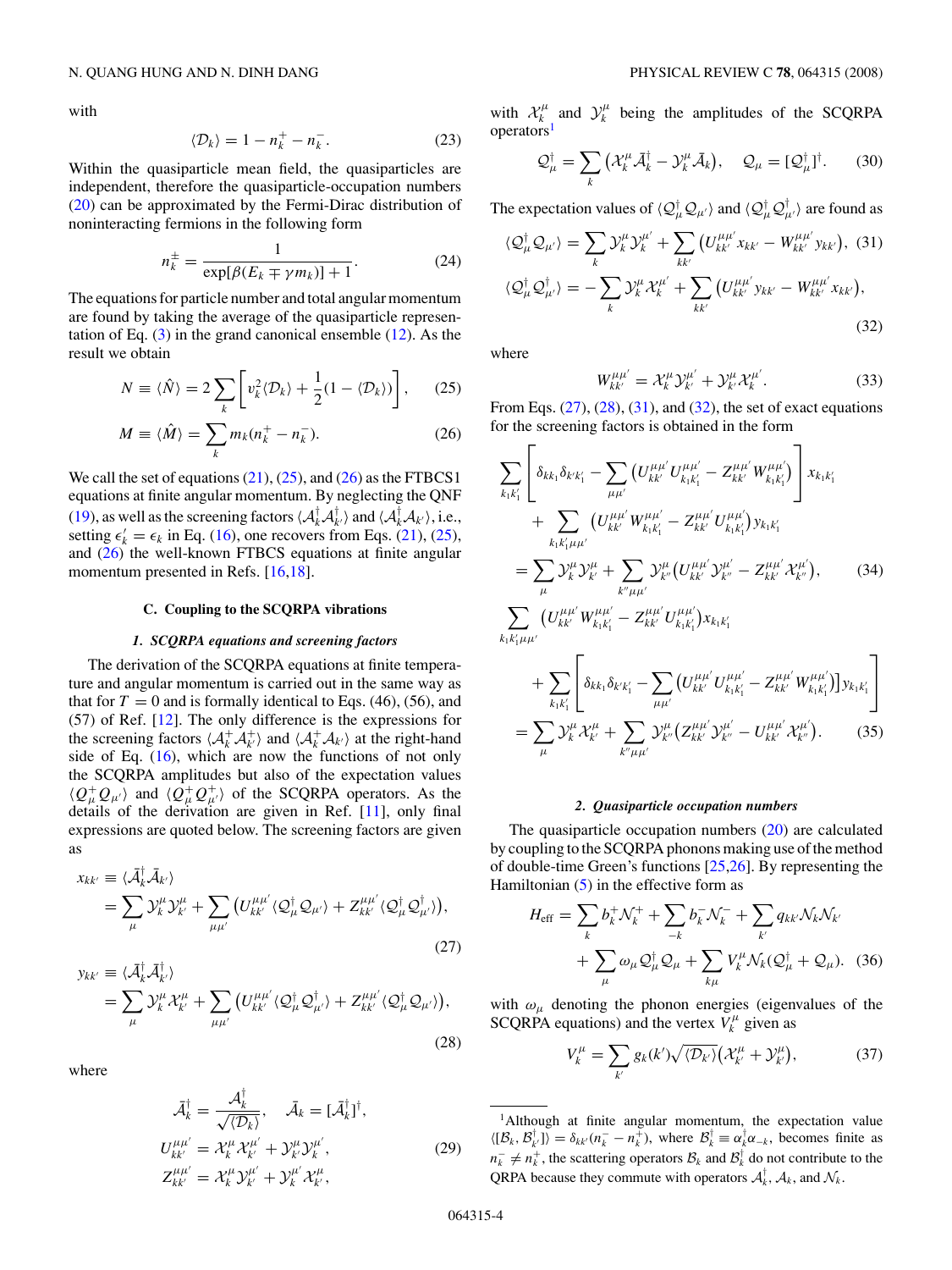<span id="page-4-0"></span>we introduce the following double-time Green's functions for the quasiparticle propagations

$$
G_{\pm k}(t - t') = \langle \langle \alpha_{\pm k}(t); \alpha^{\dagger}_{\pm k}(t') \rangle \rangle, \tag{38}
$$

as well as those corresponding to quasiparticle⊗phonon couplings

$$
\Gamma_{\pm k\mu}^{-}(t-t') = \langle \langle \alpha_{\pm k}(t) \mathcal{Q}_{\mu}(t); \alpha_{\pm k}^{\dagger}(t') \rangle \rangle, \n\Gamma_{\pm k\mu}^{-+}(t-t') = \langle \langle \alpha_{\pm k}(t) \mathcal{Q}_{\mu}^{\dagger}(t); \alpha_{\pm k}^{\dagger}(t') \rangle \rangle.
$$
\n(39)

Following the same procedure in Ref. [\[11\]](#page-12-0), we obtain the final equations for the quasiparticle Green's functions  $G_{\pm k}(E)$  in the following form

$$
G_{\pm k}(E) = \frac{1}{2\pi} \frac{1}{E - E_k^{\pm} - M_k^{\pm}(E)},
$$
(40)

where

$$
E_k^{\pm} = b_k^{\pm} + q_{kk},
$$
  
\n
$$
M_k^{\pm}(E = \omega \pm i\varepsilon) = M_k^{\pm}(\omega) \mp i\gamma_k^{\pm}(\omega),
$$
\n(42)

$$
M_k^{\pm}(\omega) = \sum_{\mu} \left( V_k^{\mu} \right)^2 \left[ \frac{(1 - n_k^{\pm} + v_{\mu})(\omega - E_k^{\pm} - \omega_{\mu})}{(\omega - E_k^{\pm} - \omega_{\mu})^2 + \varepsilon^2} + \frac{(n_k^{\pm} + v_{\mu})(\omega - E_k^{\pm} + \omega_{\mu})}{(\omega - E_k^{\pm} + \omega_{\mu})^2 + \varepsilon^2} \right],
$$
(43)

$$
\gamma_k^{\pm}(\omega) = \varepsilon \sum_{\mu} \left(V_k^{\mu}\right)^2 \left[\frac{1 - n_k^{\pm} + v_{\mu}}{(\omega - E_k^{\pm} - \omega_{\mu})^2 + \varepsilon^2} + \frac{n_k^{\pm} + v_{\mu}}{(\omega - E_k^{\pm} + \omega_{\mu})^2 + \varepsilon^2}\right].
$$
\n(44)

In Eqs. (42)–(44), the imaginary parts  $\gamma_k^{\pm}(\omega)$  ( $\omega$  real) of the analytic continuation of  $M_k^{\pm}(E)$  into the complex energy describe the damping of quasiparticle excitations due to coupling to SCQRPA vibrations,  $v_{\mu} = \langle Q^+_{\mu} Q_{\mu} \rangle$  is the phonon occupation number, and  $\varepsilon$  is a sufficient small parameter. These results allow to find the spectral intensities  $J_k^{\pm}(\omega)$  from the relations  $J_k^{\pm}(\omega) = i[G_{\pm k}(\omega + i\varepsilon) - G_{\pm k}(\omega - i\varepsilon)]/[\exp(\beta \omega) +$ 1] in the form

$$
J_k^{\pm}(\omega) = \frac{1}{\pi} \frac{\gamma_k^{\pm}(\omega)(e^{\beta \omega} + 1)^{-1}}{[\omega - E_k^{\pm} - M_k^{\pm}(\omega)]^2 + [\gamma_k^{\pm}(\omega)]^2},\qquad(45)
$$

and, finally, the quasiparticle occupation numbers  $(20)$  as

$$
n_k^{\pm} = \int_{-\infty}^{\infty} J_k^{\pm}(\omega) d\omega.
$$
 (46)

In the limit of quasiparticle damping  $\gamma_k^{\pm}(\omega) \to 0$ ,  $n_k^{\pm}$  can be approximated with the Fermi-Dirac distribution

$$
n_k^{\pm} \simeq \frac{1}{\exp(\beta \widetilde{E}_k^{\pm}) + 1},\tag{47}
$$

where  $E_k^{\pm}$  are the solutions of the equations for the poles of the quasiparticle Green's functions  $G_{\pm k}(\omega)$  (40), namely

$$
\tilde{E}_k^{\pm} - E_k^{\pm} - M_k^{\pm}(\tilde{E}_k^{\pm}) = 0.
$$
 (48)

The particle-number violation inherent in the BCS-based theories still causes some quantal fluctuation of particle number starting from  $T = 0$ . This defect can be removed by carrying out a proper particle-number projection (PNP). Among different methods of PNP, the Lipkin-Nogami (LN) prescription (LN-PNP) [\[27\]](#page-12-0) is widely used because of its simplicity. This method has been implemented into the FTBCS1 and FTBCS1+SCQRPA in Ref. [\[11\]](#page-12-0), and the ensuing approaches are called the FTLN1 and FTLN1+SCQRPA, respectively. Their extension to  $M \neq 0$  is straightforward. It is easy to see that, in the nonrotating limit ( $\gamma = 0$ ), one has  $b_k^+ = b_k^- = b_k$  from Eq. [\(10\)](#page-2-0),  $n_k^+ = n_k^-$  from Eqs. (46), and all above-derived formalism reduces to that presented in Ref. [\[11\]](#page-12-0).

### **III. NUMERICAL RESULTS**

### **A. Ingredients of numerical calculations**

The numerical calculations are carried out within a schematic model as well as several nuclei with realistic single-particle spectra. For the schematic model, we use the one with *N* particles distributed over  $\Omega = N$  doubly folded equidistant levels. These levels interact via an attractive pairing force with the constant parameter *G*. When the interaction is switched off, all the lowest  $\Omega/2$  levels are filled up with N particles so that each of them is occupied by two particles with the spin projections equal to  $\pm m_k$  ( $k = 1, \ldots, \Omega$ , and  $m_k = 1/2, 3/2, \ldots, \Omega - 1/2$ . The single-particle energies  $\epsilon_k$  are measured from the middle of the spectrum as  $\epsilon_k =$  $\epsilon$ [ $k - (\Omega + 1)/2$ ] so that the energies of the lower 5 levels are negative, whereas those of the upper 5 levels are positive. The results obtained for  $N = 10$ ,  $\epsilon = 1$  MeV, and  $G = 0.5$  MeV are analyzed in the present article.

As for the realistic nuclei, we carry out the calculations for neutrons in 20O and 44Ca, whereas the contribution of proton and neutron components to nuclear pairing is studied for the well-deformed <sup>22</sup>Ne nucleus, where a backbending of moment of inertia as a function of the square of angular velocity was detected [\[28\]](#page-12-0). The calculations use the single-particle energies generated at  $T = 0$  within deformed Woods-Saxon potentials. For the slightly axially deformed 20O, the multipole deformation parameters  $\beta_2$ ,  $\beta_3$ ,  $\beta_4$ ,  $\beta_5$ , and  $\beta_6$  are chosen to be equal to 0.03, 0.0, −0.108, 0.0, and −0.003, respectively. For  $^{22}$ Ne, the axial deformation is rather strong with these parameters taking the values equal to 0.326, 0.0, 0.225, 0.0, and 0.011, respectively. For the spherical <sup>44</sup>Ca, all the deformation parameters  $\beta_i$  are set to be equal to zero. Other parameters of Woods-Saxon potentials are taken from Table 1 of Ref. [\[29\]](#page-12-0). The neutron single-particle spectrum for  $20$  o includes all levels up to the shell closure with  $N = 20$  (between around  $-25.84$ ) and 0.49 MeV), from which two orbitals,  $1d_{3/2}$  and  $1d_{1/2}$ , are unbound. These unbound states have been shown to have a large contribution to pairing correlations in <sup>20</sup>−22O isotopes [\[30\]](#page-12-0). The neutron single-particle spectrum for  ${}^{44}Ca$  include all bound states between around −35.6 and −1.05 MeV, up to the  $2p_{1/2}$  orbital of the closed shell with  $N = 50$ . The single-particle spectra for  $22$ Ne consist of all 11 proton bound states between  $-30.23 \le \epsilon_p \le -0.156$  MeV, and 12 neutron ones between  $-29.834 \le \epsilon_n \le -0.742$  MeV. The values of pairing interaction parameter *G* are chosen so that the pairing gaps  $\Delta(T = 0, M = 0)$  obtained at zero temperature and zero angular momentum match the experimental values extracted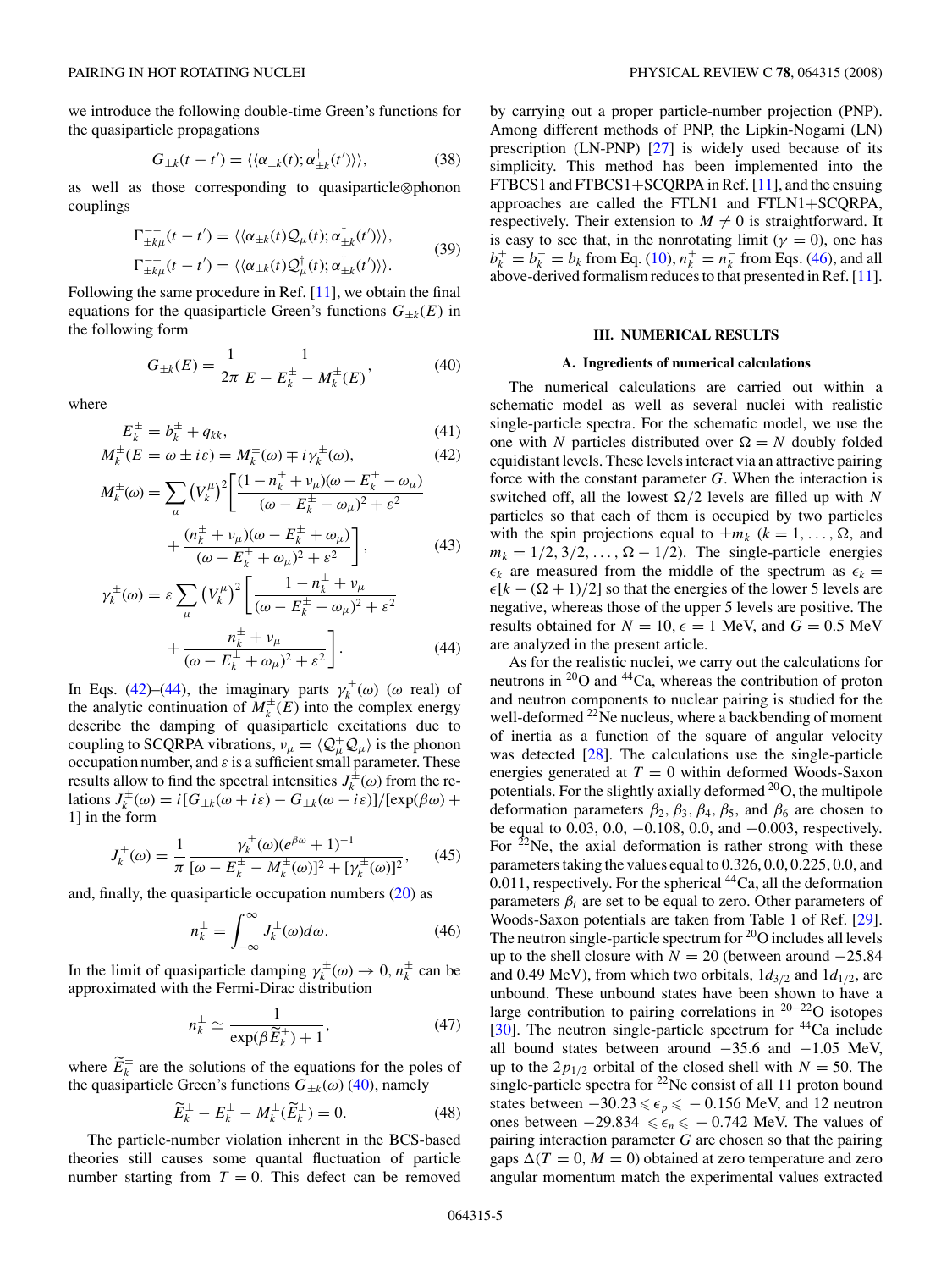<span id="page-5-0"></span>from the odd-even mass differences for these nuclei, namely  $\Delta(0, 0) \simeq 4$  MeV for protons in <sup>22</sup>Ne and 3, 2, and 3 MeV for neutrons in  ${}^{20}O$ ,  ${}^{44}Ca$ ,  ${}^{22}Ne$ , respectively.

The numerical calculations are carried out within the FTBCS and FTBCS1 for the level-weighted pairing gap  $\bar{\Delta} =$  $\sum_k \Delta_k / \Omega$  as functions of temperature *T*, angular momentum *M*, and angular velocity  $\gamma$ . The effect caused by coupling to SCQRPA vibrations is analyzed by studying the total energy  $\mathcal{E} = \langle H \rangle$  and heat capacity  $C = \frac{\partial \mathcal{E}}{\partial T}$ , whereas the backbending is studied by considering the momentum of inertia as a function of  $\gamma^2$  as *T* varies.

## **B. Results within the doubly-folded multilevel equidistant model**

Shown in Fig.  $1(a)$  and  $1(d)$  are the level-weighted pairing gaps  $\bar{\Delta}$  as functions of T at various M, whereas the dependence of  $\bar{\Delta}$  on *M* at several *T* is displayed in Fig. 1(b) and 1(e). Finally, Fig. 1(c) and 1(f) show the gaps  $\bar{\Delta}$  as functions of the angular velocity  $\gamma$  at various *T*. All the results are obtained for the system with  $N = 10$  and  $G = 0.5$  MeV, from which the left panels are the predictions by the FTBCS theory, whereas



FIG. 1. (Color online) Level-weighted pairing gaps  $\Delta$  as functions of *T* at various *M* [(a) and (d)], and as functions of *M* [(b) and (e)] and  $\gamma$  [(c) and (f)] at several *T* for  $N = 10$ ,  $G = 0.5$  MeV obtained within the FTBCS (left) and FTBCS1 (right).

the right panels are those by the FTBCS1 one. It is clearly seen from Fig.  $1(a)$  and  $1(b)$  that the FTBCS gap decreases with increasing *T* (*M*) at  $M = 0$  (*T* = 0) up to a certain critical value  $T_c = 0.77$  MeV ( $M_c = 8\hbar$ ), where the FTBCS gap collapses. The collapse of the pairing gap at  $M = M_c$  (at  $T = 0$ ) was proposed by Mottelson and Valatin as being caused by the Coriolis force, which breaks the Cooper pairs [\[31\]](#page-12-0). This feature remains with the FTBCS gap as a function of *M*, when  $T \neq 0$ , but with decreasing  $M_c(T) < M_c$  as *T* increases beyond  $0.6T_c$ . As for the behavior of the FTBCS gap as a function of *T*, one notices that, at *M* slightly larger than  $M_c$ , the so-called thermally assisted pairing correlation takes place, in which the pairing gap is zero at  $T \leq T_1$ , increases at  $T > T_1$  to reach a maximum, and then decreases again to vanish at  $T \geq T_2$ [see Fig. 1(a) for  $M/M_c \ge 1$ ]. This interesting phenomenon was predicted and explained, for the first time, by Moretto in Refs. [\[17,18\]](#page-12-0) by applying the FTBCS to the uniform model. At  $M/M_c > 1.1$ , no FTBCS pairing gap remains.

Different from the FTBCS predictions, the results obtained within the FTBCS1 include the effect caused by the QNF. As one can see in Fig.  $1(d)$ , although in the region of low temperature  $T < T_c$  the FTBCS1 and FTBCS gaps for different *M* are rather similar, they are qualitatively different at  $T > T_c$ . Here, the QNF, which is rather strong at high *T*, causes a monotonous decrease of the FTBCS1 gap  $\overline{\Delta}$  as *T* increases. This FTBCS1 gap never collapses even at very high *T*. Instead all the values of the FTBCS1 gap obtained at various *M* seem to saturate at a value of around 2.25 MeV at *T >* 5 MeV. This feature shows that the effect of angular momentum on reducing the pairing correlation is significant only at low *T* . In the high temperature region, the QNF leads to a persistence of the pairing correlation in a rotating system. Compared to the FTBCS theory, when the QNF is neglected, the effect of thermally assisted pairing correlation also takes place at  $M/M_c > 1.1$ . However, the FTBCS1 gap is now zero at  $T \leq T_1$ , reappears at  $T = T_1$ , and remains finite at  $T > T_1$ . This result is found in qualitative agreement with those obtained in the calculations of the canonical gap of in Refs. [\[20,32\]](#page-12-0), where the reappearance of the pairing gap at finite *T* and  $\gamma$  is related to the strong fluctuations of order parameter in the canonical ensemble of small systems such as metal clusters and nuclei. In the present article, we point out the QNF as the microscopic origin of this effect. Comparisons between the FTBCS1 gaps and the canonical ones obtained at  $(T \neq 0, M = 0)$  and  $(T = 0, M$  and/or  $\gamma \neq 0$ ) are discussed later, in Sec. [III E.](#page-8-0)

The QNF has a similar effect on the behavior of the pairing gap  $\Delta$  as a function of angular momentum. As low *T*, when the QNF is still negligible, the FTBCS and FTBCS1 gaps as functions of *M* are similar. They both decreases as *M* increases and collapse at  $M = M_c$  or at *M* slightly higher than  $M_c$  for  $0 < T/T_c \le 0.2$ . But, contrary to the trend within the FTBCS theory, where  $M_c(T)$  decreases as  $T/T_c$  increases above 0.6, the value  $M_c(T)$  for the FTBCS1 gap increases with *T* [compare Fig. 1(b) and 1(e)]. At  $T/T_c = 0.8$ , e.g., the collapsing points of the FTBCS and FTBCS1 gaps are  $M/M_c \simeq 0.85$  and 2.9, respectively.

The FTBCS and FTBCS1 pairing gaps are displayed in Fig. 1(c) and 1(f) as functions of angular velocity  $\gamma$  at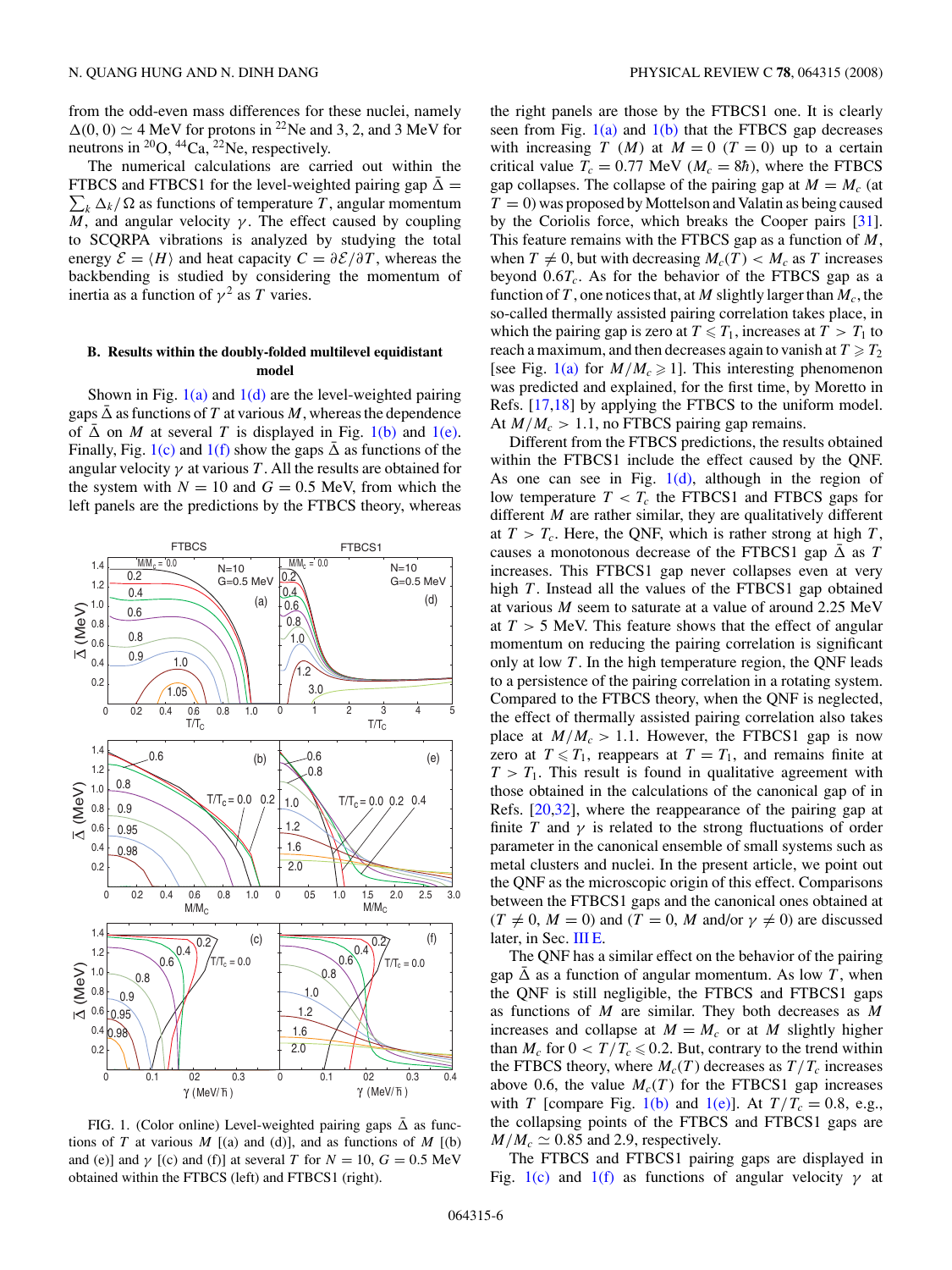

FIG. 2. (Color online) Same as Fig. [1](#page-5-0) but for neutrons in  $^{20}O$ using  $G = 1.04$  MeV.

various *T*. For  $T/T_c \le 0.2$ , the pairing gap undergoes a back-bending, which will be discussed under Sec. [III D.](#page-8-0) At  $T/T_c$  > 0*.*2 no backbending is seen for the pairing gaps. This result agrees with those obtained in calculations within the finitetemperature Hartree-Fock-Bogoliubov cranking (FTHFBC) theory, which is applied to the two-level model in Ref. [\[33\]](#page-12-0). Within the FTBCS1, the pairing gaps at large *M* become enhanced with *T* , in agreement with the results obtained within an exactly solvable model for a single  $f_{7/2}$  shell in Ref. [\[21\]](#page-12-0).

### **C. Results for realistic nuclei**

Shown in Fig. 2 are the level-weighted pairing gaps as functions of  $T, M$ , and  $\gamma$  obtained within the FTBCS and FTBCS1 theories for neutrons in  $^{20}O$ . The values of  $T_c$  (at  $M = 0$ ) and  $M_c$  (at  $T = 0$ ) are found equal to 1.57 MeV and 4 $\hbar$ , respectively. Compared to the case with schematic model discussed in the previous section, the difference is that no thermally assisted pairing correlation appears within the FTBCS for  $20$ O. All the FTBCS gaps behave similarly as functions of *T* with increasing *M*. At a given value of *M*, they decrease with increasing both *T* and collapse at some values  $T_c(M) < T_c$ . A similar behavior is seen for the gaps as functions of *M* at a given value of *T* . Here the critical value  $M_c(T)$  for the angular momentum, at which the gap collapses is found decreasing with increasing *T* so that  $M_c(T) < M_c$  [see Fig. 2(a) and 2(b)]. Meanwhile, the temperature dependence of the FTBCS1 gap in Fig.  $2(d)$ shows a clear manifestation of the thermally assisted pairing gap. As *M* increases up to  $M/M_c \simeq 0.8$ , the gap decreases monotonously with increasing *T* up to  $T \simeq 1.5T_c$ , higher than which the gap seems to be rather stable against the variation of *T*. At  $M/M_c \ge 0.9$ , the re-entrance of thermal pairing starts to show up as the enhancement of the tail at  $T > T_c$ . When  $M/M_c$ becomes equal to or larger than 1, the gap completely vanishes at low *T* but reappears starting from a certain value of *T* , above which the gap increases with *T* and reach a saturation at high *T* . At  $T \geq 3$  MeV, all the gaps obtained at different values of M seem to coalesce to limiting value around 0.7–0.8 MeV. At a given value of *T* in the region  $T/T_c \leqslant 0.7$ , as shown in Fig. 2(e), the pairing gaps decrease steeply with increasing *T* and all collapse at the same value  $M_c$ . This difference compared to the FTBCS theory comes from the presence of the QNF. At  $T/T_c \ge 0.8$ , the QNF becomes stronger, which pushes up the collapsing point to  $M_c(T) = 2M_c$ . One can also sees some oscillation occurring in the region between  $0.8 \le M/M_c \le 1.4$ because of the shell structure. The collapsing point might be shifted even further to higher  $M$  with increasing  $T$ , but at too high *T* the temperature dependence of single-particle energies becomes significant so that the use of the spectrum obtained at  $T = 0$  is no longer valid [\[34\]](#page-12-0).

The pairing gaps as functions of angular velocity *γ* obtained at various *T* within the FTBCS and FTBCS1 theories are plotted in Fig.  $2(c)$  and  $2(f)$ , respectively. As  $E_k$ ,  $\gamma$ , and  $m_k$ are positive, at  $T = 0$ , the quasiparticle occupation number  $n_k^$ is always zero, whereas  $n_k^+$  is a step function of  $E_k - \gamma m_k$ , which is zero if  $E_k > \gamma m_k$  and 1 if  $E_k \le \gamma m_k$ . As the result, the FTBCS and FTBCS1 gaps decrease with increasing *γ* in a stepwise manner up to a critical value  $\gamma_c$ , where they vanish. At  $T \neq 0$ , the Fermi-Dirac distribution replaces the step function, which washes out the stepwise manner in the behavior of the gaps as functions of the  $\gamma$ . Here again, once can see that, at  $T/T_c > 0.8$ , the QNF is so strong that the collapse of the FTBCS1 gap is completely smoothed out [Fig. 2(f)].

The level-weighted pairing gaps  $\bar{\Delta}$  for neutrons in <sup>44</sup>Ca shown in Fig. [3](#page-7-0) have a similar behavior as as functions of *T*, *M*, and *γ* with the values of  $T_c$  and  $M_c$  are found to be 1.07 MeV and 8 $\hbar$ , respectively. The thermally assisted pairing gap appears at  $M/M_c > 1.0$  but the high-T tail is much depleted due to a weaker QNF in a heavier system compared to that in  $^{20}$ O.

The well-deformed nucleus  $^{22}$ Ne has both neutron and proton open shells, therefore two gap and two number equations for protons (*p*) and neutrons (*n*) are simultaneously solved together with one equation for the total angular momentum  $M = M_p + M_n$  to obtain the pairing gaps  $\Delta_p$  and chemical potential  $\lambda_p$  for protons, the corresponding quantities,  $\Delta_n$ and  $\lambda_n$ , for neutrons, as well as the angular velocity  $\gamma$  of the entire nucleus [\[35\]](#page-12-0). The level-weighted pairing gaps as functions of *T* at several *M* obtained for neutrons and protons in  $^{22}$ Ne are shown in Fig. [4.](#page-7-0) The FTBCS neutron gaps become depleted with increasing *M* and completely disappear at  $M > 3\hbar$ . As a function of *T*, the FTBCS neutron gaps decrease as *T* increases and collapse at  $T_c(M)$ , which decreases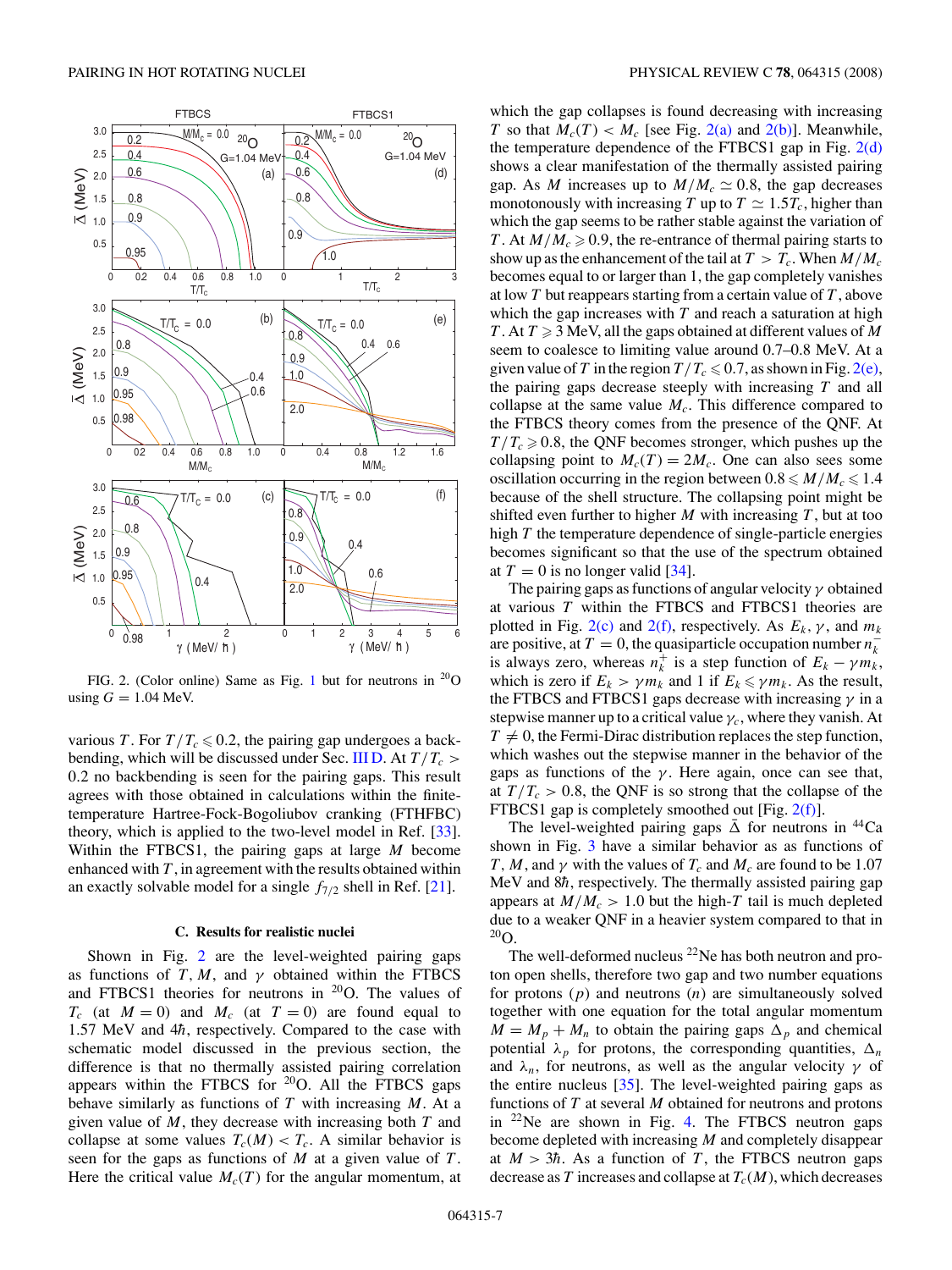<span id="page-7-0"></span>

FIG. 3. (Color online) Same as Fig. [1](#page-5-0) but for neutrons in <sup>44</sup>Ca using  $G = 0.48$  MeV.



FIG. 4. (Color online) Level-weighted pairing gaps as functions of *T* at various *M* obtained within the FTBCS (left) and FTBCS1 (right) for neutrons  $[(a)$  and  $(c)]$  and protons  $[(b)$  and  $(d)]$  in <sup>22</sup>Ne using  $G_n = 1.0$  MeV and  $G_p = 1.32$  MeV.

from  $T_c(M = 0) \approx 1.7$  MeV to  $T_c(M = 3\hbar) \approx 1.1$  MeV. The FTBCS1 gaps obtained at  $M < 3\hbar$  never collapse but gradually decrease with increasing  $T > T_c(M = 0)$  and remain a finite value of around 0.4 MeV at *T* as high as 4 MeV. At  $M = 4\hbar$ , whereas there is no FTBCS gap, the thermally assisted pairing gap appears within the FTBCS1 theory at *T* > 0, increases with *T* to reach a maximum at  $T \sim 1.5$  MeV, and then decreases slowly to reach the same high-*T* limit of around 0.4 MeV at  $T \simeq 4$  MeV. The situation is the similar for the proton pairing gaps, where the effect of thermally assisted pairing correlation takes place at  $M > 8\hbar$  with the rather stable values of the gap against  $T > 3$  MeV.



FIG. 5. (Color online) Moment of inertia as a function of the square  $\gamma^2$  of angular velocity  $\gamma$  obtained within the FTBCS (left) and FTBCS1 (right) at various *T* for  $N = 10$  [(a) and (e)], neutrons in  $^{20}$ O [(b) and (f)] and <sup>44</sup>Ca [(c) and (g)], and the whole <sup>22</sup>Ne nucleus (including both proton and neutron gaps)  $[(d)$  and  $(h)]$ .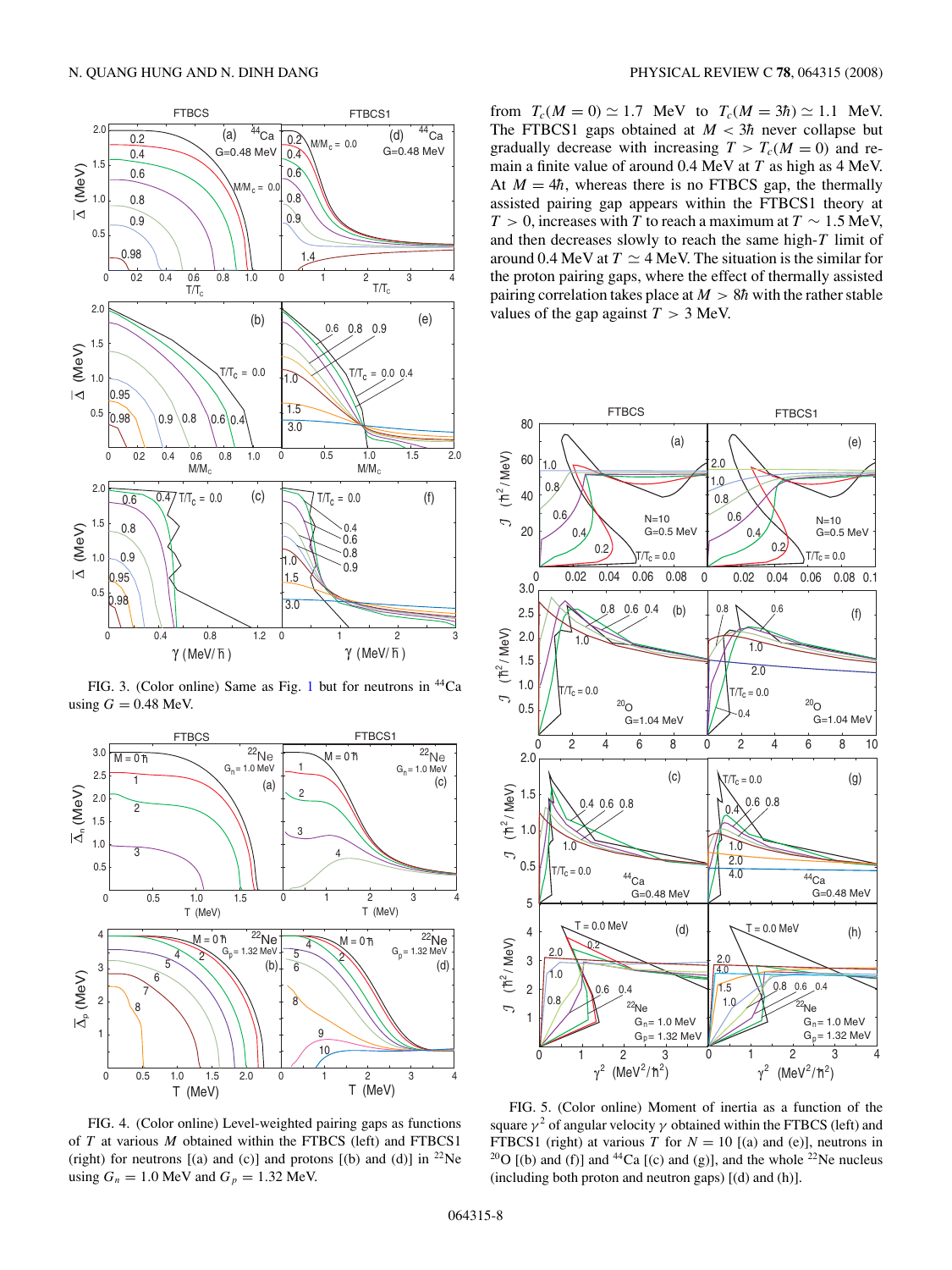<span id="page-8-0"></span>

FIG. 6. (Color online) Levelweighted pairing gap  $\bar{\Delta}$  and moment of inertia  $\mathcal{J}$  for  $N = 10$  with  $G = 0.5$  MeV  $[\varepsilon = 0.1 \text{ MeV} \text{ in Eqs. (43) and (44)}].$  $[\varepsilon = 0.1 \text{ MeV} \text{ in Eqs. (43) and (44)}].$  $[\varepsilon = 0.1 \text{ MeV} \text{ in Eqs. (43) and (44)}].$  $[\varepsilon = 0.1 \text{ MeV} \text{ in Eqs. (43) and (44)}].$  $[\varepsilon = 0.1 \text{ MeV} \text{ in Eqs. (43) and (44)}].$ (a1)–(c1)  $\bar{\Delta}$  vs. temperature *T* at different angular momenta *M*. (a2)–(c4) Results obtained at different values of *T* , namely (a2)–(c2):  $\bar{\Delta}$  vs. *M*; (a3)–(c3):  $\bar{\Delta}$  vs. angular velocity  $\gamma$ ; (a4)–(c4):  $\mathcal{J}$  vs.  $\gamma^2$ . The dotted, thin solid, thick solid, thin dash-dotted, and thick dash-dotted lines are results obtained within the FTBCS, FTBCS1, FTBCS1+SCQRPA, FTLN1, FTLN1+SCQRPA, respectively. The solid lines with circles and boxes in (a1) and (a3) correspond to two definitions  $\Delta_C^{(1)}$  and  $\Delta_C^{(2)}$  of the canonical gaps at  $T = 0$ , respectively (see Appendix). In (a2) the dashed lines connecting the discrete values of the corresponding canonical gaps at  $T = 0$  are drawn to guide the eye.

#### **D. Backbending**

For an object that rotates about a fixed symmetry axis, its moment of inertia  $J$  is found as the total angular momentum *M* divided by the angular velocity  $\gamma$ , i.e.,  $\mathcal{J} = M/\gamma$ . The backbending phenomenon is most easily demonstrated by the behavior of  $\mathcal J$  as a function of the square  $\gamma^2$ . This curve first increases with  $\gamma^2$  up to a certain region of  $\gamma^2$ , where the increase suddenly becomes very steep, and the curve even bends backward. This phenomenon is understood as the consequence of the no-crossing rule in the region of band crossing [\[36\]](#page-12-0). The SN phase transition has been suggested as one of microscopic interpretations of backbending [\[31\]](#page-12-0).

The values of the moment of inertia  $J$ , obtained at various *T* within the schematic model as well as realistic nuclei, are plotted in Fig. [5.](#page-7-0) In the schematic model, one can see in Fig.  $5(a)$  and  $5(e)$  a sharp backbending, which takes place at very low temperatures,  $T/T_c \le 0.2$ . As the QNF is negligible in this temperature region, the predictions by the FTBCS and FTBCS1 theories are almost identical. As *T* increases, the moment of inertia obtained within the FTBCS changes abruptly to reach the rigid-body value, generating a cusp, whereas, under the effect of QNF, the value obtained within the FTBCS1 theory gradually approaches the rigid-body value in such a way that the cusp is smoothed out. Although no signature of backbending is seen in the results obtained in <sup>20</sup>O [Fig. [5\(c\)](#page-7-0) and [5\(f\)\]](#page-7-0) and <sup>44</sup>Ca [Fig. [5\(d\)](#page-7-0) and [5\(g\)\]](#page-7-0), backbending can be seen in <sup>22</sup>Ne [Fig.  $5(d)$  and  $5(h)$ ] at  $T \leq$ 0.4 MeV, in agreement with the experimental data reported in Ref. [\[28\]](#page-12-0).

## **E. Corrections due to SCQRPA and particle-number projection**

Shown in Fig. 6 are the level-weighted pairing gaps and moment of inertia, obtained within the schematic model with  $N = 10$ , where predictions offered by several approaches, namely the FTBCS, FTBCS1, FTBCS1+SCQRPA, FTLN1, and FTLN1+SCQRPA, are collected. In the same figure, the canonical gaps  $\Delta_C^{(1)}$  and  $\Delta_C^{(2)}$  obtained at  $(T \neq 0, M = 0)$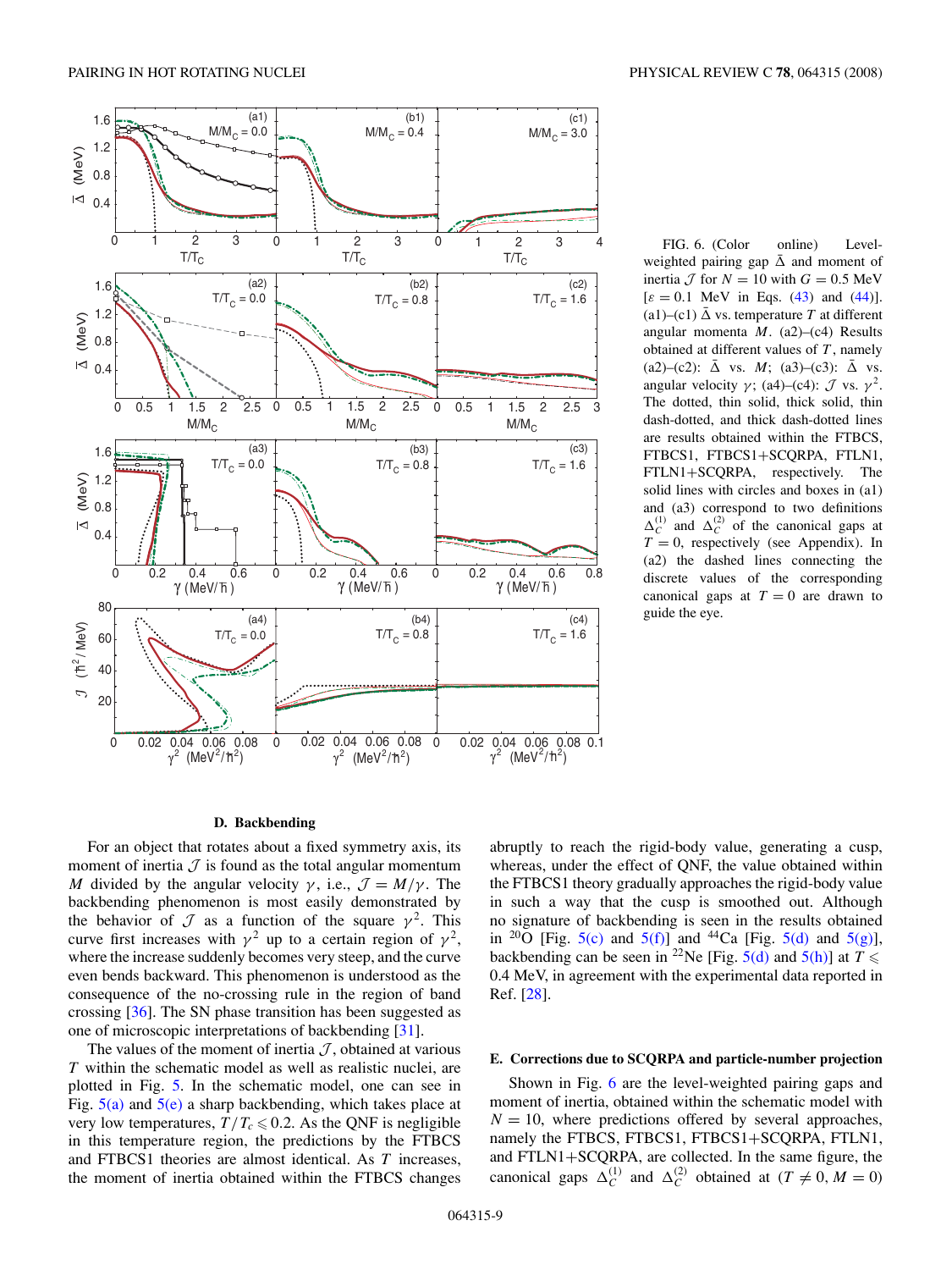<span id="page-9-0"></span>

FIG. 7. (Color online) Level-weighted pairing gaps  $\bar{\Delta}$ , total energies  $\mathcal{E}$ , and heat capacities *C* as functions of temperature *T* for three values of angular momentum *M* obtained within the FTBCS (dotted lines), FTBCS1 (thin solid lines), and FTBCS1+SCQRPA (thick solid lines) for neutrons in <sup>20</sup>O with  $G = 1.04$  MeV ( $\varepsilon =$ 0*.*1 MeV).

 $[Fig. 6(a1)], (T = 0, M \neq 0)$  $[Fig. 6(a1)], (T = 0, M \neq 0)$  $[Fig. 6(a1)], (T = 0, M \neq 0)$  [Fig. 6(a2)], and  $(T = 0, \gamma \neq 0)$ [Fig. [6\(](#page-8-0)a3)] are also shown (see Appendix for the detailed discussion of the canonical results).

As seen from Fig. [6,](#page-8-0) the effect due to the SCQRPA corrections on the pairing gap increases with *M*. At  $M/M_c \le 0.8$ it is rather weak, causing only a slight enhancement of the gap at  $1.2 < T \le 2$  MeV as compared with the FTBCS1 results [Fig.  $6(a1)$  $6(a1)$  and  $6(b1)$ ]. However, it becomes important at  $M > 1.2 M_c$  [Fig. [6\(](#page-8-0)c1), 6(a2)[–6\(](#page-8-0)c2)] or  $\gamma > 0.2 \text{ MeV}/h$ (at  $T \ge 0.8T_c$ ) [Fig. [6\(](#page-8-0)b3) and 6(c3)]. In particular, the reappearance of the thermal gap at  $M \ge 1.1 M_c$  is significantly

enhanced by the SCQRPA corrections [Fig.  $6(c1)$  $6(c1)$  and  $6(c2)$ ]. For the moment of inertia [Fig.  $6(a4)$  $6(a4)$ – $6(c4)$ ], the SCQRPA corrections are important only at low *T* and  $\gamma$  < 0.25 MeV/h. At *T >* 1 MeV, the predictions by all the approximations for  $J$  saturate to the rigid-body value.

As compared to the predictions by the FTBCS1 and FTBCS1+SCQRPA, the corrections due to LN-PNP are important only at low *T* and *M*. As the result, the gap is pushed up to be closer to the canonical results at  $T \leq T_c$  and  $M = 0$  [Fig. [6\(](#page-8-0)a1)]. This feature is well known and has been discussed within the present approach at





064315-10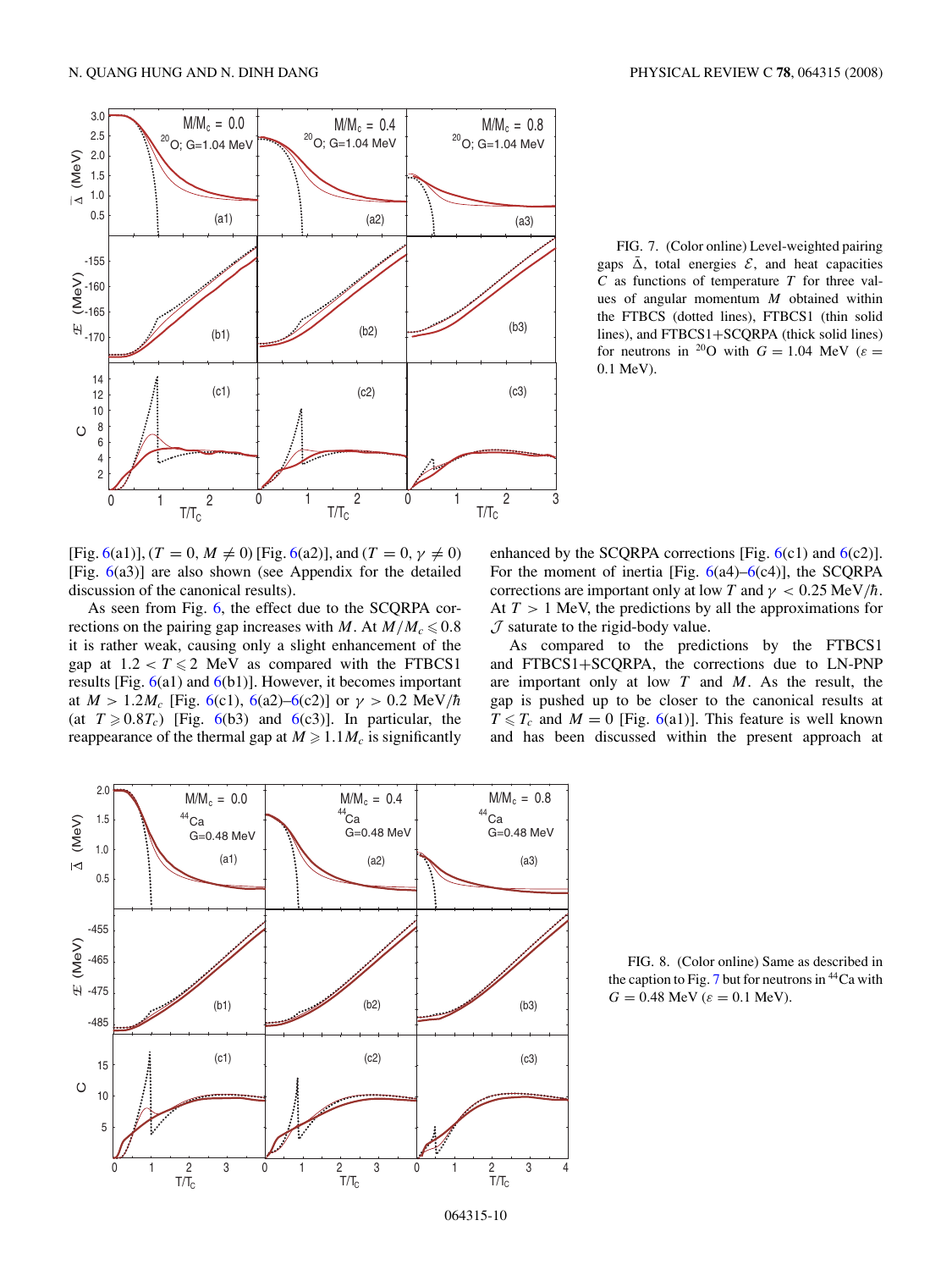*M* = 0 in Ref. [\[11\]](#page-12-0). At *M*  $\neq$  0 ( $\gamma \neq$  0), the effect due to LN-PNP is noticeable in the gaps as functions of *M* (or *γ*) only at  $[M \le 1.2M_c \ (\gamma < 0.2 \ \text{MeV}/\hbar), T < 1 \ \text{MeV}$ ], otherwise the FTLN1 (FTLN1+SCQRPA) results are hardly distinguishable from the FTBCS1 (FTBCS1+SCQRPA) ones [Fig.  $6(b2)$  $6(b2)$ ,  $6(c2)$ ,  $6(b3)$ , and  $6(c3)$ ]. Consequently, for the moment of inertia, the LN-PNP corrections to the FTBCS1 (FTBCS1+SCQRPA) results are important only at (*T <*  $T_c$ ,  $\gamma < \gamma_c$ ) [Fig. [6\(](#page-8-0)a4)[–6\(](#page-8-0)c4)]. In particular, the results at  $T = 0$  [Fig. [6\(](#page-8-0)a4)], where the BCS1 coincides with the BCS, show that backbending becomes less pronounced within the SCQRPA and LN-SCQRPA. For this reason, the corrections due to LN-PNP are omitted in the results obtained for realistic nuclei below.

Shown in Figs. [7](#page-9-0) and [8](#page-9-0) are the pairing gaps, total energies and heat capacities as functions of *T* obtained at  $M/M_c = 0, 0.4$ , and 0.8 within the FTBCS, FTBCS1, and FTBCS1+SCQRPA for realistic nuclei,  $^{20}O$  and  $^{44}Ca$ . The SCQRPA corrections are significant for the total energy in the light nucleus,  $20$ O, due to the important contributions of the screening factors  $(27)$  and  $(28)$  [\[11,12\]](#page-12-0). In medium 44Ca nucleus, the effect of SCQRPA corrections on the total energy is weaker. The corrections due to LN particle-number projection have a similar effect as that discussed above for the schematic model, but with much reduced magnitudes, so they are not shown in these figures. With increasing *M* the pairing gap decreases. As the result, the total energy becomes larger but the relative effect of the SCQRPA correction does not change. For the heat capacity, as has been reported in Ref. [\[11\]](#page-12-0), the spike at  $T_c$  obtained within the FTBCS theory, which serves as the signature of the sharp SN phase transition, is smeared out within the FTBCS1 theory into a bump in the temperature region around  $T_c$ . With increasing  $M$ , this bump becomes depleted further. Finally, the SQRPA corrections erase all the traces of the sharp SN phase transition in the model case as well as realistic nuclei.

## **IV. CONCLUSIONS**

The present work extends the FTBCS1 (FTBCS1 + SC-QRPA) theory to finite angular momentum to study the pairing properties of hot nuclei, which rotate noncollectively about the symmetry axis. The FTBCS1 theory includes the quasiparticle number fluctuation whereas the FTBCS1+SCQRPA also takes into account the correction due to dynamic coupling to SC-QRPA vibrations. The proposed extension is tested within the doubly degenerate equidistant model with  $N = 10$  particles as well as some realistic (spherical and deformed) nuclei,  $20$ O,  $22$ Ne, and  $44$ Ca. The numerical calculations were carried out within the FTBCS, FTBCS1, and FTBCS1+SCQRPA for the pairing gap, total energy, and heat capacity as functions of temperature  $T$ , total angular momentum  $M$ , and angular velocity *γ* . The corrections due to the Lipkin-Nogami particlenumber projection are also discussed. The analysis of the numerical results allows us to draw the following conclusions:

(i) The proposed approach is able to reproduce the effect of a thermally assisted pairing correlation that takes place in the schematic model within the FTBCS theory, according to which a finite pairing gap can reappear

within a given temperature interval,  $T_1 < T < T_2$  ( $T_1 >$ 0), while it is zero beyond this interval. However, this phenomenon does not show up in realistic nuclei under consideration.

- (ii) Under the effect of QNF, the paring gaps obtained within the FTBCS1 at different values *M* of angular momentum decrease monotonously as *T* increases and do not collapse even at hight *T* in the schematic model as well as realistic nuclei. The effect of thermally assisted pairing correlation is seen in all the cases but in such a way that the pairing gap reappears at a given  $T_1 > 0$  and remains finite at  $T > T_1$ , in qualitative agreement with the canonical results of Ref. [\[20\]](#page-12-0).
- (iii) The backbending of the moment of inertia is found in the schematic model and in  $^{22}$ Ne in the low-temperature region, whereas it is washed out with increasing temperature. This effect does not occur in  $^{20}O$  and  $^{44}Ca$ , consistent with existing experimental data and results of other theoretical approaches.
- (iv) The effect caused by the corrections due to the dynamic coupling to SCQRPA vibrations on the pairing gaps, total energies, and heat capacities is found to be significant in the region around the critical temperature  $T_c$  of the SN phase transition and/or at large angular momentum *M* (or angular velocity  $\gamma$ ). It is larger in lighter systems. As the result, all the signatures of the sharp SN phase transition are smoothed out in both schematic model and realistic nuclei. The SCQRPA corrections also significantly enhance the reappearance of the thermal gap at finite angular momentum. However, the effect caused by the corrections due to PNP is important only at temperatures below  $T_c$  and at quite low angular momentum. In particular, it makes backbending less pronoucned at  $T = 0$ .

Still the fluctuations due to violation of angular-momentum conservation are not implemented in the present extension. We hope that further studies in this direction will shed light on this issue.

#### **ACKNOWLEDGMENTS**

The authors thank L. G. Moretto (Berkeley) for suggestions, which led to the present study. Fruitful discussions with S. Frauendorf (Notre Dame) and P. Schuck (Orsay) are acknowledged. N.Q.H. is a RIKEN Asian Program Associate. The numerical calculations were carried out using the FORTRAN IMSL Library by Visual Numerics on the RIKEN Super Combined Cluster (RSCC) system.

## **APPENDIX: ON THE COMPARISON WITH CANONICAL RESULTS**

It has been shown in Sec. [III B](#page-5-0) that the FTBCS1 (FTBCS1+SCQRPA) produces results in qualitative agreement with the canonical ones of Ref. [\[20\]](#page-12-0), in particular, the reappearance of the thermal gap at  $M \neq 0$ . However, it is important to make clear the difference between the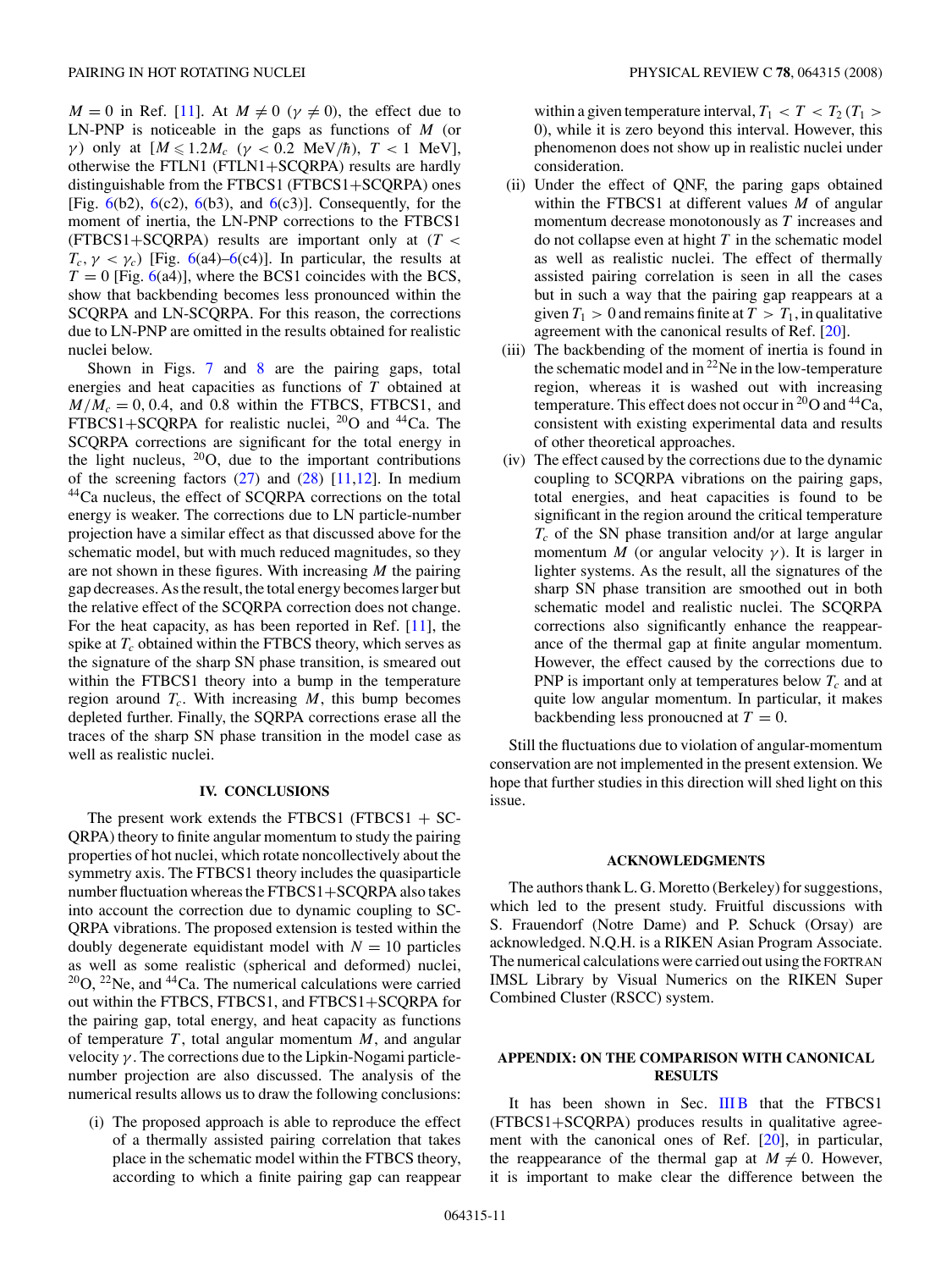<span id="page-11-0"></span>

predictions by BCS-based approaches and the canonical results. As a matter of fact, the *z* projection *M* of the total angular momentum within the FTBCS (FTBCS1) approach is temperature independent. At *T* varies, by solving the FTBCS (FTBCS1) equations, the angular velocity  $\gamma$  is defined as a Lagrangian multiplier so *M*, the thermal average of the total angular momentum within the grand canonical ensemble [\(12\)](#page-2-0), remains unchanged. In this way, within the FTBCS (FTBCS1), the angular velocity  $\gamma$  varies with *T*, whereas *M* does not. Similar to that for choosing the chemical potential *λ* to preserve the (grand-canonical ensemble) average particle-number *N*, this contraint is physically reasonable when the total angular momentum is conserved as in the noncollective rotation of spherical systems or rotation of axially symmetric systems about the symmetry axis, as has been discussed in Sec. [II A.](#page-1-0)

On the contrary, the canonical results in Ref. [\[20\]](#page-12-0) are obtained by embedding the eigenvalues  $E_{\nu,i}(\gamma) = E_{\nu} - \gamma M_{\nu,i}$ in the canonical ensemble with the partition function

$$
Z(\beta, \gamma) = \sum_{\nu, i} e^{-\beta E_{\nu, i}(\gamma)}.
$$
 (A1)

Here  $E<sub>v</sub>$  denote the eigenvalues of the *ν*th state with seniority *ν* at  $\gamma = 0$ , whereas  $M_{\nu,i}$  are the *z* projections of angular momenta of *ν* nucleons. Although the eigenvalues *Eν* are obtained by separately diagonalizing the pairing Hamiltonian *H<sub>P</sub>* in Eq. [\(2\)](#page-1-0), the rotational part  $\Phi_v = \sum_i \exp(\beta \gamma M_{v,i})$  of the partition function  $Z(\beta, \gamma)$  is calculated following Ref. [\[32\]](#page-12-0). The resulting canonical average value  $\langle M(\beta, \gamma) \rangle_C =$  $\beta Z(\beta, \gamma)^{-1} \partial Z(\beta, \gamma) / \partial \gamma$  of angular momentum, therefore, varies with *T*. However, the angular velocity  $\gamma$  just plays the role of an independent parameter and therefore does not depend on *T* . For the same reason, each canonical average value  $\langle M(\beta, \gamma) \rangle_C$  corresponds to a single value of  $\gamma$ , i.e., the canonical moment of inertia  $\mathcal{J}_C$  undergoes no backbending, as shown in Fig.  $9(a)$ .

Because of this principal difference, a quantitative comparison between the FTBCS (FTBCS1) results and the canonical ones as functions of *M* (or  $\gamma$ ) at  $T \neq 0$  unfortunately turns out to be impossible. To establish a meaningful correspondence, one needs to know the exact eigenvalues of the ground state as well as all excited states of the pairing problem described by Hamiltonian [\(1\)](#page-1-0) so by embedding the eigenvalues in the grand canonical ensemble,  $\gamma$  becomes a function of *T* in such a way to keep  $\langle M(\beta, \gamma) \rangle_C$  always equal to M. To our knowledge, this problem still remains unsolved. One may also try to estimate the results within the microcanonical ensemble. However, here one faces a problem of extracting the nuclear temperature,



which is rather ambiguous at low level density (small *N*) within the schematic model under consideration [\[37,38\]](#page-12-0), whereas the extension of exact solution of the pairing problem to  $T \neq 0$  is unpracticable at  $N \geq 16$ .

Therefore, in the present article, we can compare the predictions of our approach with only the canonical results as functions of temperature *T* at  $M = 0$  or as functions of *M* (or angular velocity  $\gamma$ ) at  $T = 0$ . For this purpose, and given several definitions of the "effective" gaps existing in literature, we choose to employ in the present article two definitions of the canonical gaps,  $\Delta_C^{(1)}$  and  $\Delta_C^{(2)}$ . They should be understood as effective ones because a gap per se, which is a mean-field concept, does not exist in the exact solutions of the pairing problem.

The canonical gap  $\Delta_C^{(1)}$  is defined from the pairing energy  $\mathcal{E}_{\text{pair}}$  of the system as

$$
\left[\Delta_C^{(1)}\right]^2 = -G\mathcal{E}_{\text{pair}}, \quad \mathcal{E}_{\text{pair}} \equiv \langle \mathcal{E} \rangle_C - \mathcal{E}_{\text{m.f.}} - \mathcal{E}_{\text{unc.}},
$$

$$
\mathcal{E}_{\text{m.f.}} \equiv 2\sum_k \epsilon_k f_k, \quad \mathcal{E}_{\text{unc.}} \equiv -G\sum_k f_k^2.
$$
(A2)

Here  $\langle \mathcal{E} \rangle_C$  is the total energy within the canonical ensemble with the partition function  $Z(\beta, \gamma)$  given by Eq. (A1) of a system rotating at angular velocity *γ* or with the partition function  $Z(\beta, 0)$  at  $M = 0$ . The term  $\mathcal{E}_{m.f.}$  denotes the energy of the single-particle motion described by the first term at the right-hand side of the pairing Hamiltonian  $H_P$  in Eq. [\(2\)](#page-1-0). Functions  $f_k$  are occupation numbers of *k*th orbitals within the canonical ensemble. The energy  $\mathcal{E}_{m.f.}$  becomes that of the mean-field once the single-particle occupation numbers  $f_k$  are replaced with those describing the Fermi-Dirac distributions of independent particles. The energy  $\mathcal{E}_{\text{unc.}}$  comes from the uncorrelated single-particle configurations caused by the pairing interaction in Hamiltonian [\(2\)](#page-1-0). Therefore, by subtracting the term  $\mathcal{E}_{m.f.} + \mathcal{E}_{unc.}$  from the total energy  $\langle \mathcal{E} \rangle_C$ , one obtains the result that corresponds to the energy due to pure pairing correlations. The definition  $(A2)$  is very similar to that given in Ref. [\[39\]](#page-12-0). It is, however, different from the canonical gap  $\Delta_C^{(2)}$ , which is used in Ref. [\[20\]](#page-12-0). The latter is defined as

$$
\left[\Delta_C^{(2)}\right]^2 = -G[\langle \mathcal{E} \rangle_C - \langle \mathcal{E}(G=0) \rangle_C],\tag{A3}
$$

where  $\langle \mathcal{E}(G = 0) \rangle_C$  is the total canonical energy  $\langle \mathcal{E} \rangle_C$ at  $G = 0$ .

The canonical gaps  $\Delta_C^{(1)}$  and  $\Delta_C^{(2)}$  are shown in Fig. [6\(](#page-8-0)a1), [6\(](#page-8-0)a2), and [6\(](#page-8-0)a3) as functions of temperature *T* (at  $M = 0$ ), angular momentum *M* (at  $T = 0$ ), and angular